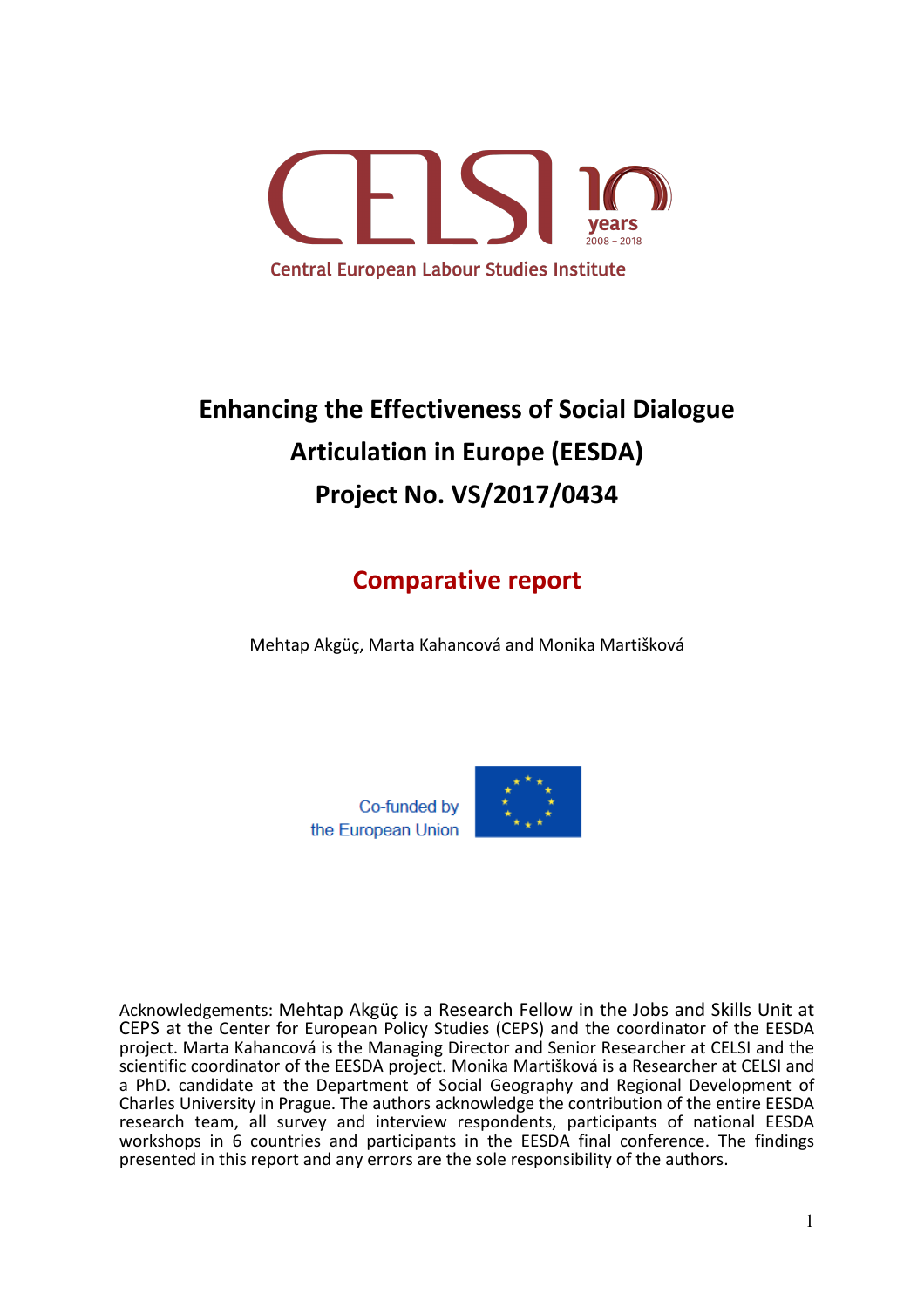## **Table of Contents**

|    | <b>LIST OF ABBREVIATIONS</b>                  |                                                                  |                  |  |  |
|----|-----------------------------------------------|------------------------------------------------------------------|------------------|--|--|
|    | <b>LIST OF FIGURES</b>                        |                                                                  | $\overline{4}$   |  |  |
|    | <b>LIST OF TABLES</b>                         |                                                                  | $\overline{4}$   |  |  |
| 1. |                                               | <b>INTRODUCTION</b>                                              | 5                |  |  |
| 2. |                                               | PROJECT SCOPE AND METHODOLOGY                                    | $\overline{7}$   |  |  |
| 3. |                                               | CONCEPTUAL AND ANALYTICAL APPROACH                               | 8                |  |  |
| 4. |                                               | SOCIAL DIALOGUE AT THE EU-LEVEL                                  | 9                |  |  |
|    | 4.1                                           | <b>ACTORS</b>                                                    | $\boldsymbol{9}$ |  |  |
|    | 4.2                                           | <b>STRUCTURE AND TOPICS</b>                                      | 10               |  |  |
|    | 4.3                                           | <b>OUTCOMES</b>                                                  | 12               |  |  |
|    | 4.4                                           | <b>EFFECTIVENESS</b>                                             | 13               |  |  |
|    | 4.5                                           | <b>SUMMARY</b>                                                   | 14               |  |  |
|    |                                               | 5. SOCIAL DIALOGUE AT THE NATIONAL LEVEL: A 6-COUNTRY COMPARISON | 15               |  |  |
|    | 5.1                                           | <b>ACTORS</b>                                                    | 15               |  |  |
|    | 5.2                                           | <b>STRUCTURE AND TOPICS</b>                                      | 15               |  |  |
|    | 5.3                                           | <b>OUTCOMES</b>                                                  | 17               |  |  |
|    | 5.4                                           | <b>EFFECTIVENESS</b>                                             | 17               |  |  |
|    | 5.5                                           | NETWORK ANALYSIS OF SOCIAL DIALOGUE                              | 19               |  |  |
|    | 5.6                                           | <b>SUMMARY</b>                                                   | 20               |  |  |
| 6. |                                               | SOCIAL DIALOGUE AT THE SECTORAL LEVEL: A FOUR-SECTOR COMPARISON  | 21               |  |  |
|    | 6.1                                           | <b>COMMERCE</b>                                                  | 21               |  |  |
|    | 6.2                                           | <b>CONSTRUCTION</b>                                              | 22               |  |  |
|    | 6.3                                           | <b>EDUCATION</b>                                                 | 23               |  |  |
|    | 6.4                                           | <b>HEALTHCARE</b>                                                | 25               |  |  |
|    | <b>6.5 SUMMARY OF SECTORAL FINDINGS</b><br>26 |                                                                  |                  |  |  |

2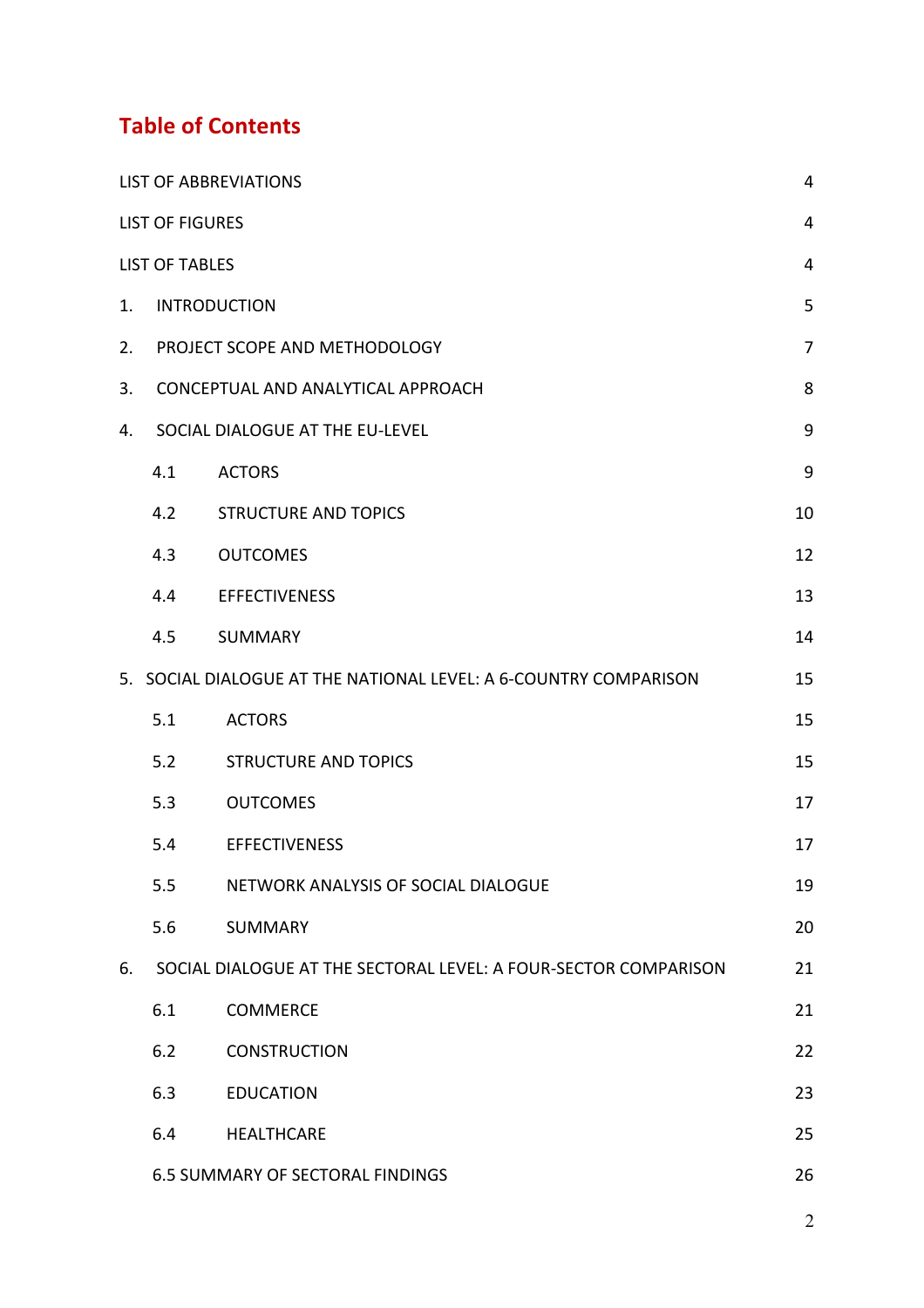| 7. ARTICULATION OF SOCIAL DIALOGUE AND ITS EFFECTIVENESS                                                                     | 28 |
|------------------------------------------------------------------------------------------------------------------------------|----|
| 7.1 ARTICULATION BETWEEN NATIONAL AND EU-LEVEL SOCIAL DIALOGUE                                                               | 28 |
| 7.2 ARTICULATION BETWEEN SECTORAL SOCIAL DIALOGUE IN 6 EU MEMBERS STATES<br>AND EU-LEVEL SECTORAL SOCIAL DIALOGUE COMMITTEES | 29 |
| 8. CONCLUSIONS                                                                                                               | 32 |
| <b>BIBLIOGRAPHY</b>                                                                                                          | 33 |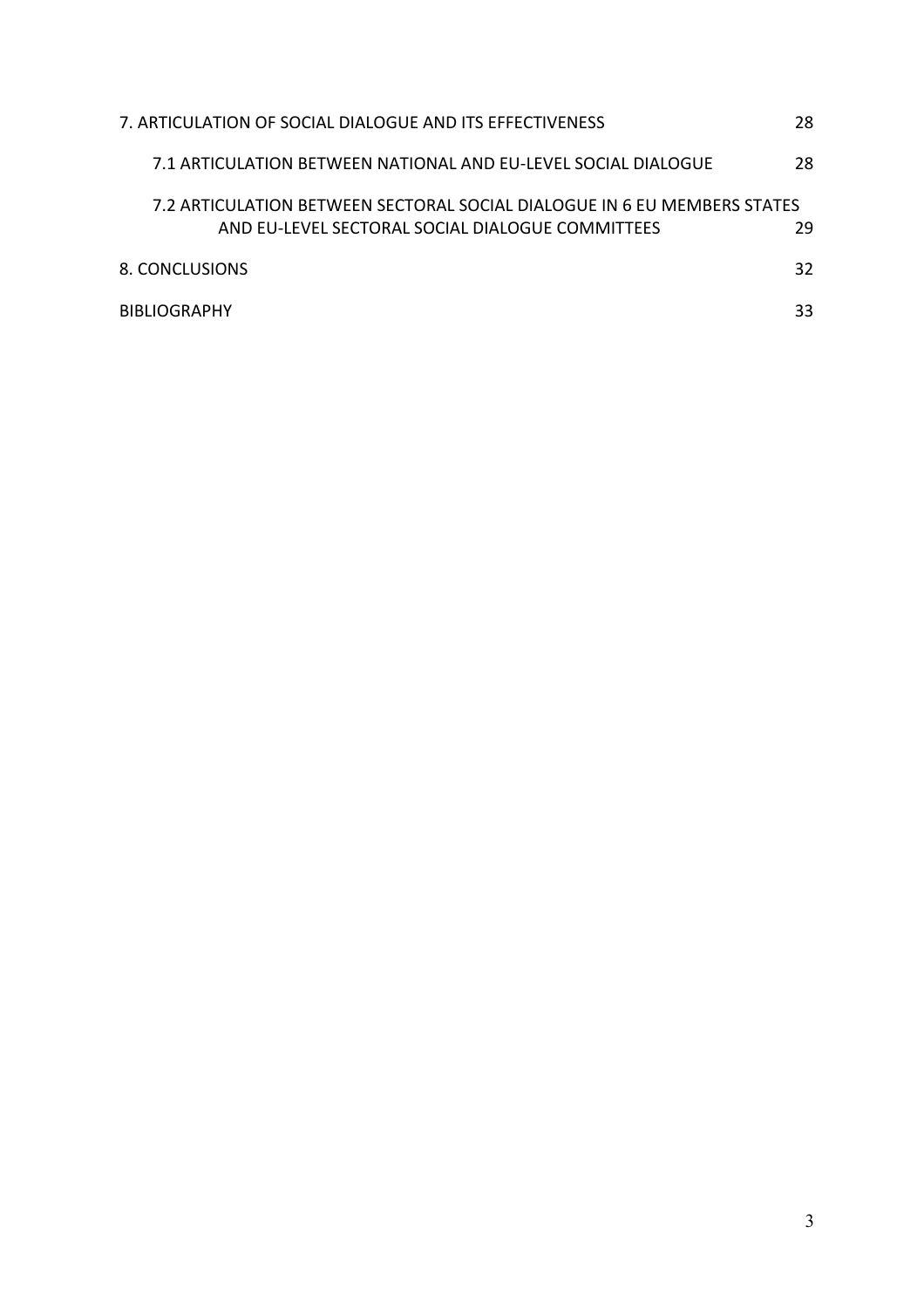### **List of Abbreviations**

| <b>CCP</b>     | Portuguese Commerce and Services Confederation                        |
|----------------|-----------------------------------------------------------------------|
| <b>CEEP</b>    | Centre Européen de l'Entreprise Publique                              |
| <b>CELSI</b>   | Central European Labour Studies Institute                             |
| <b>CEPS</b>    | <b>Centre for European Policy Studies</b>                             |
| <b>EESDA</b>   | Enhancing the Effectiveness of Social Dialogue Articulation in Europe |
| <b>EFBWW</b>   | European Federation of Building and Woodworkers                       |
| <b>EPSU</b>    | <b>European Federation of Public Service Unions</b>                   |
| <b>ESSD</b>    | <b>European Sectoral Social Dialogue</b>                              |
| <b>ETUC</b>    | <b>European Trade Union Confederation</b>                             |
| <b>ETUCE</b>   | European Trade Union Committee for Education                          |
| EU             | <b>European Union</b>                                                 |
| <b>FIEC</b>    | <b>European Construction Industry Federation</b>                      |
| <b>HOSPEEM</b> | European Hospital and Healthcare Employers' Association               |
| ILO            | International Labour Organization                                     |
| SD.            | Social Dialogue                                                       |
| <b>SDC</b>     | Social Dialogue Committee                                             |
| <b>OECD</b>    | Organization for Economic Cooperation and Development                 |
| WHO            | <b>World Health Organization</b>                                      |

#### **List of Figures**

Figure 1 Networks of interactions among national social partners in the EU Figure 2 Areas of improvement for a more effective EU-level SD (views of national social partners)

### **List of Tables**

Table 1 Typology of outcomes of EU-level SD Table 2 Assessment of EU-level SD effectiveness by national social partners (%) Table 3 Social dialogue in the commerce sector in 6 countries Table 4 Social dialogue in the construction sector in 6 countries Table 5 Social dialogue in the education sector in 6 countries Table 6 Social dialogue in the healthcare sector in 6 countries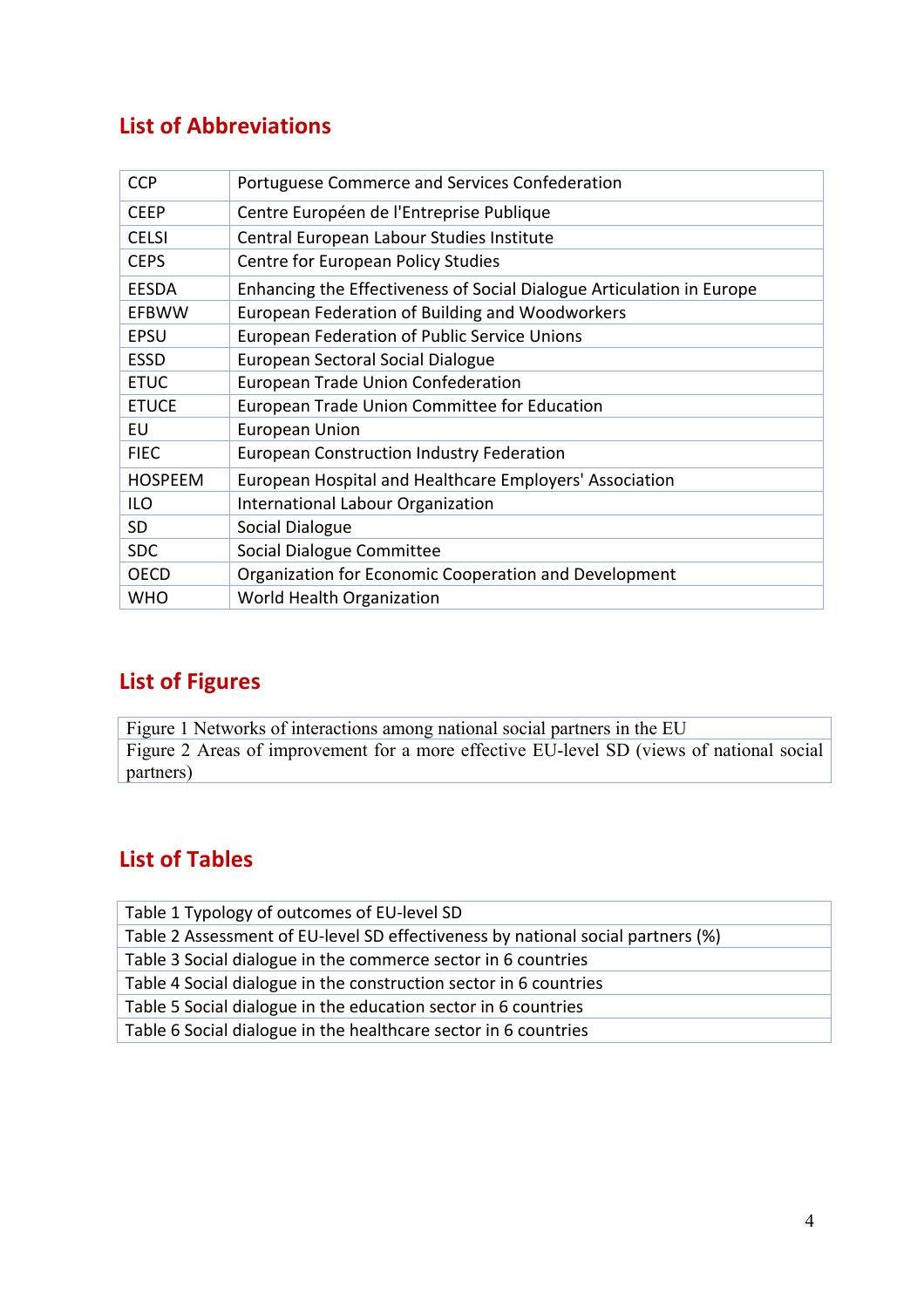#### **1. Introduction**

Social dialogue (hereafter SD), referring to "interactions, such as negotiation, consultation or *exchange of information, between or among social partners and public authorities*", has since long been regarded as one of the prime building blocks of Europe's social model (European Commission, 2015a; 2015b). While the post-2008 economic crisis caused financial constraints that, together with the burden of an ageing population and technological change, have resulted in government budget cuts and challenges for social dialogue, the European Commission has taken several initiatives to give a new impetus to social dialogue. Nevertheless, in this endeavour, it is crucial to account for the fact that the architecture of social dialogue in the EU is enormously complex. Yet a vertically integrated EU-specific system of industrial relations and social dialogue does not exist. Social dialogue is practiced at the EU level, national level and sub-national levels; it exists within as well as across sectors; and it involves public and private actors. To understand how social dialogue is articulated in this complex context, it is crucial to analyse the dynamics of both bottom-up and top-down relationships as well as the various interactions between the involved actors.

This report summarizes the findings from a two-year, EC-funded project Enhancing the Effectiveness of Social Dialogue Articulation in Europe (EESDA), which empirically studied how social dialogue between public and private actors at different levels functions and the *channels through which EU level social dialogue influences decisions, outcomes and positions* of actors at the national and sub-national levels and vice versa (shortly referring to **SD** articulation). Besides mapping the structures of SD and the relationships and topics that emerge therein and are articulated between various levels of SD, the analysis also provides a better understanding of the factors that determine the effectiveness of SD.

The EESDA project was implemented in  $2018 - 2019$  by a research consortium led by the Centre for Policy Studies (CEPS) in Brussels (Belgium), and four research partners: the University of Gothenburg (Sweden), the University of Tartu (Estonia), the Central European Labour Studies Institute (CELSI) in Bratislava (Slovakia), and the *Portuguese Commerce and* Services Confederation (CCP) in Lisbon (Portugal). In addition, Carl Nordlund from Linköping University (Sweden) served as a subcontractor delivering a network perspective on European SD.

By mapping social dialogue articulation in Europe, the EESDA project's aims were to (a) Enhance the collection and use of comparative information on SD articulation in Europe across various levels and countries; (b) gain further understanding of how SD can contribute to tackling social concerns; and (c) promote awareness and exchange information of effective SD practices. Within the EESDA project, the following outcomes were published on the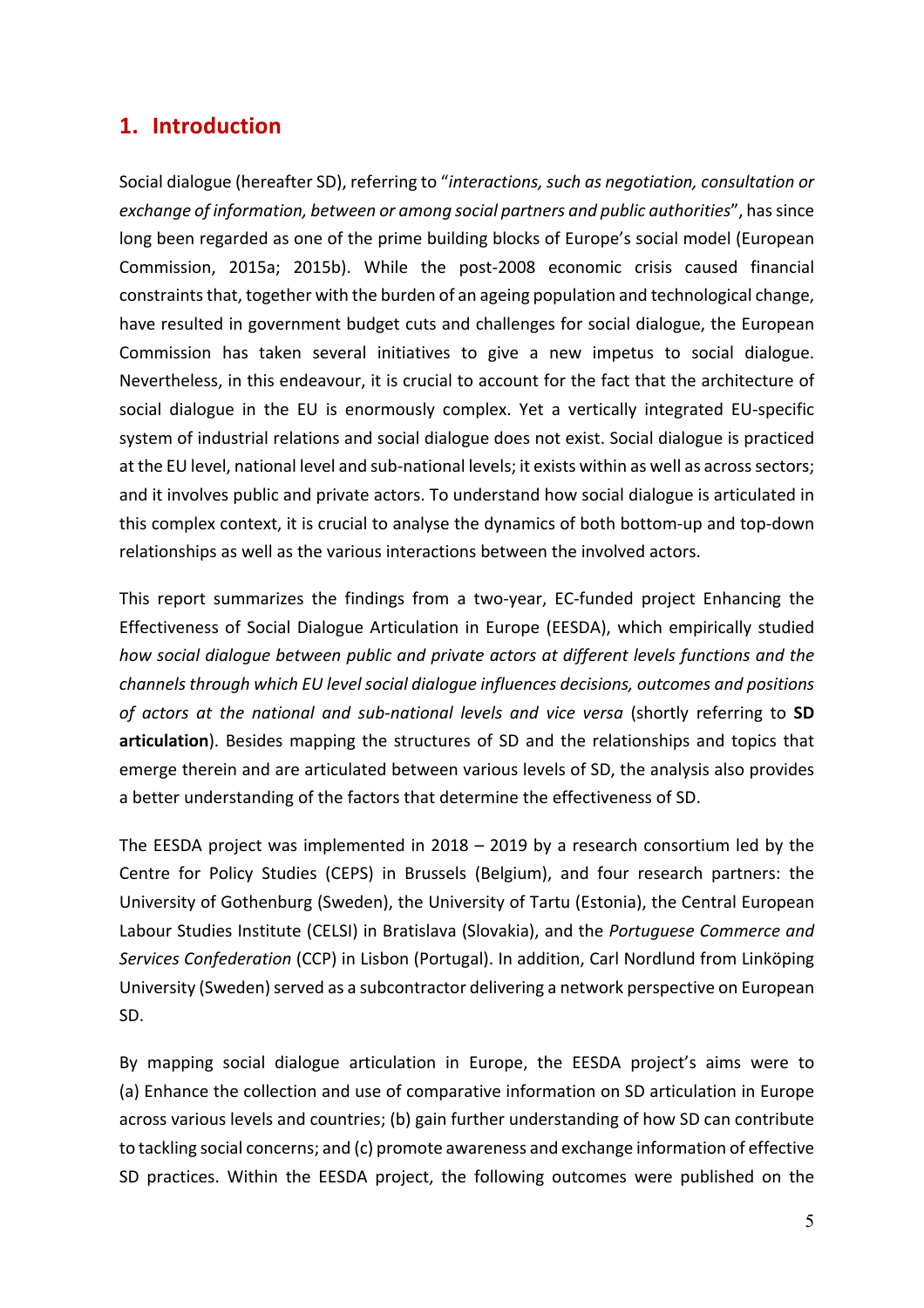project website at https://celsi.sk/en/projects/detail/28/:

**Deliverable 1.1**: Working paper presenting a literature review on the articulation of social dialogue between the EU, national and sub-national levels and a conceptual and analytical framework of the project (Kahancová, Martišková and Nordlund 2019)

**Deliverable 2.2:** Working paper presenting findings on stakeholders' views on and experiences in the articulation of social dialogue (Akgüç, Martišková, Szüdi and Nordlund 2019)

**Deliverable 3.2**: Six national reports, each presenting four sector-specific case studies on social dialogue, its articulation and effectiveness. The sectors covered include construction, education, healthcare and retail in the following countries: Estonia, France, Ireland, Portugal, Slovakia and Sweden.

**Deliverable 3.3**: Six national policy briefs summarizing the country-specific and sectorspecific findings

**Deliverable 5.2:** Webinars presenting specific project findings in the following structure:

- EU-wide survey results on social dialogue articulation (Monika Martišková and Gábor Szüdi, CELSI)
- Social dialogue articulation at a sectoral level: construction and retail (Mehtap Akgüç, CEPS and Alexandra Costa Artur, CCP)
- Social dialogue articulation at a sectoral level:
- Enhancing social dialogue articulation in Europe: A Case Study of Sweden (Bengt Larsson and Ylva Ulfsdotter Eriksson, University of Gothenburg)
- Network Analysis of European Social Dialogue (Carl Nordlund, Linköping University)
- European-level social dialogue: a brief overview of its developments, actors and effectiveness (Mehtap Akgüç and Sara Baiocco, CEPS)

This report summarizes the findings from the EESDA project embraced in the above deliverables. Section two presents the project scope and methodology, while Section three highlights the multi-level governance approach that informed the research's conceptual and analytical framework. Section four summarizes findings on the functioning and perceived effectiveness of EU-level SD. Section five presents short findings on the character of national social dialogue across six EU member states representing a diversity of national industrial relations systems. Section six takes a sectoral perspective to summarize sectoral SD across four sectors and six EU member states. Section seven zooms in on the project's findings and on the effectiveness of SD and its articulation across various studied levels. Section eight concludes and draws implications for enhancing the effectiveness of SD in Europe.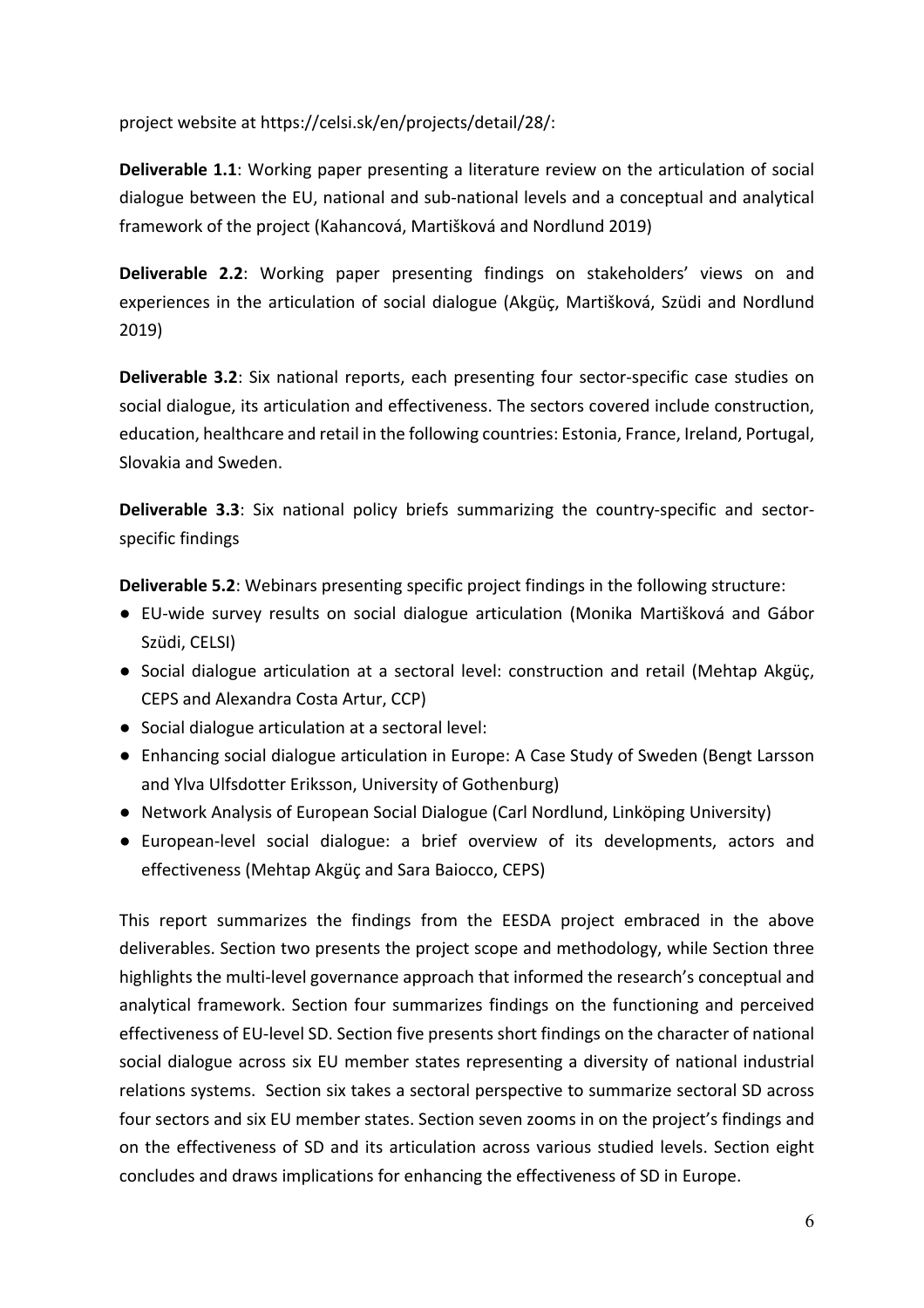#### **2.** Project scope and methodology

In order to meet the objectives outlined above, the EESDA project combined a broad and encompassing scope covering the whole EU and a narrower focused scope covering selected member states and four sectoral case studies in each of these member states. This project scope allowed **embracing the diversity in social dialogue and industrial relations' traditions** that exists in the EU.

The **member states studied** were selected after acknowledging several considerations. First, the EU enlargements, especially after 2004, have widened the diversity in the models, institutions and governance of social dialogue in the EU. The 6 studied countries have diverse industrial relations profiles: Anglo-Saxon (Ireland), Nordic (Sweden), Southern (France and Portugal), **Neoliberal** (Estonia) and **Embedded Neoliberal** (Slovakia). The selection of countries further makes for an interesting mix of cases where SD has served an important role in negotiated governance (Sweden) and where SD structures are still in the making, through capacity building initiatives channelled from the EU to the national level (Estonia). Moreover, recent country experiences are relevant for EU level policy-making and debates within the EU-level SD structures (e.g. the implementation of social pacts and increase in labour migration in Ireland). Finally, the selection followed a balanced sample of large and small member states, with a focus on smaller member states in the Southern and Eastern part of the EU. Especially for these countries, there is little in-depth knowledge on their SD articulation and linkages to EU-level social dialogue.

The **selection of sectors** and **occupations** (construction - construction workers, education teachers, healthcare and hospitals – nurses, and retail - sales agents) suggested for analysis derives from their relevance related to (a) the size of the workforce in these sectors and their relevance for the countries' economies, (b) the quality of working conditions within sectors (e.g. in education and healthcare sectors), (c) the representativeness of sectors in terms of diversity of skills, and profiles of the workers, companies or organisations represented, (d) topics on the agendas of European Sectoral Social Dialogue (ESSD) Committees in these particular sectors, (e) the strong embeddedness of the chosen occupations within the sector and their share in the sectors' workforce and their easy identification.

The methodological approach of the EESDA project embraced a mix of research methods combining qualitative and quantitative research. Desk research involved a review of the current literature on the functioning of EU-level social dialogue as well as theoretical literature that informed the project-specific conceptual and analytical framework (Kahancová et al. 2019). Besides desk research, the project collected original evidence via an **EU-wide survey among social partners** that assessed experiences, opinions and perceptions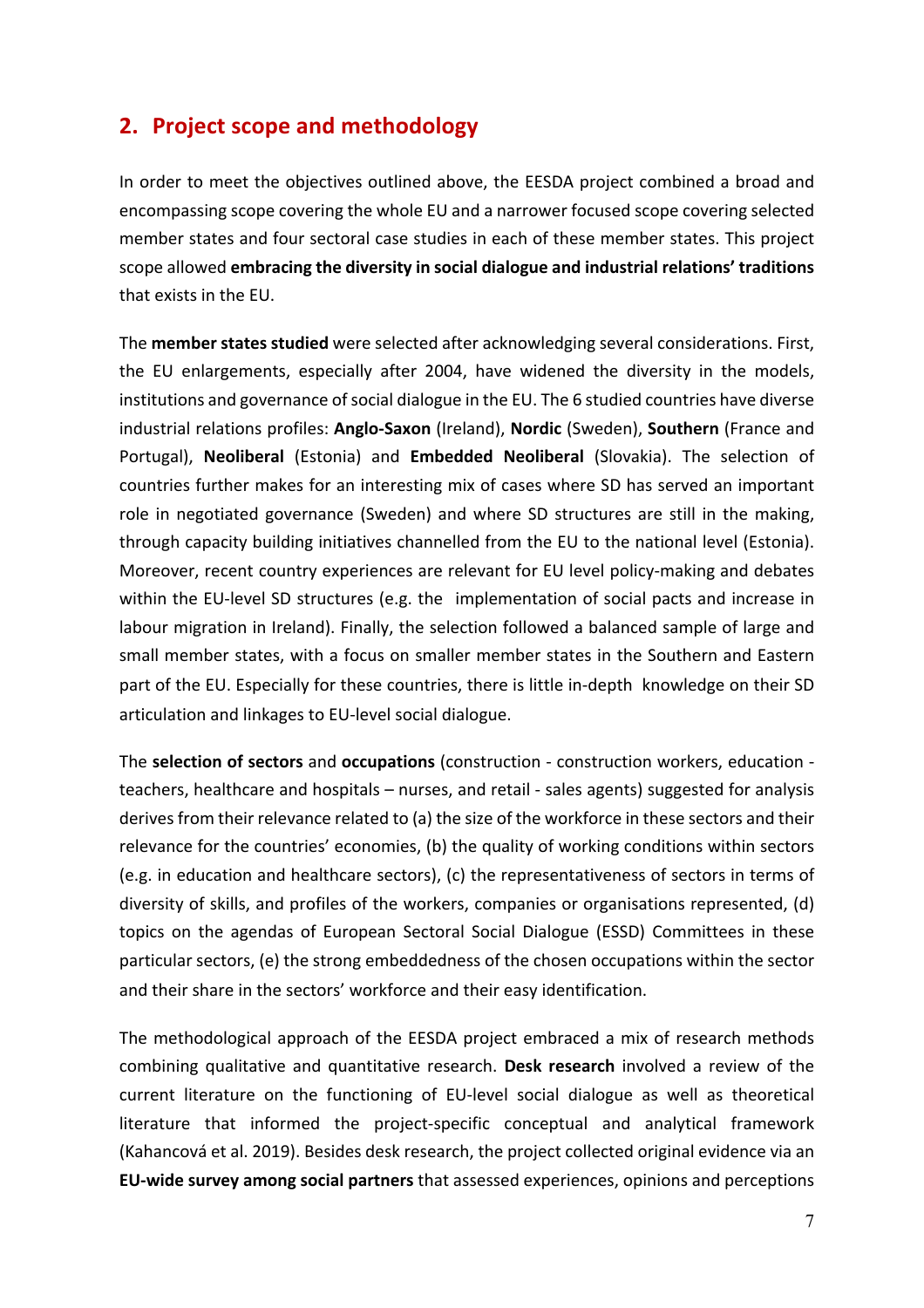about the functioning and articulation of SD between the national and EU levels of social dialogue. Building on the survey results, data collection and analysis was enriched and supplemented with information collected via semi-structured interviews with EU-level SD representatives as well as interviews with national social partners in six EU member states. The purpose of these interviews was to zoom in on those areas where survey results were incomplete or, by contrast, lead to unexpected or new revelations. Based on the evidence collected through the previously described methods, evidence on sector-specific functioning of SD, its effectiveness, and articulation between the sectoral and national levels as well as the sectoral and ESSD was collected via sector-specific interviews in four sectors in six EU **member states**. The final methodological approach to understanding SD articulation in the EU is to approach it as a network of interactions. **Network analysis** refers to a study of the relations between SD actors and the networks of their interactions. The aim was to identify weak and strong ties between different national SD actors (considering horizontal and vertical relationships), and to capture power relations and their structural roles. In EESDA, network analysis served an explorative purpose to complement the insights gained through the above-presented methodological approaches.

#### **3. Conceptual and analytical approach**

The conceptual and analytical framework of the EESDA project follows a multi-level governance perspective (MLG, Keune and Marginson 2013). The MLG approach captures the processes, structures and the type of engagement of actors from different levels of the decision-making process while assessing the legitimacy of outcomes from their interaction (c. f. Curry 2016, Kahancová et al. 2019, Piattoni 2009). This framework is feasible to take account of substantial diversity in social dialogue structures in the EU, diverse preferences of national and sectoral actors, as well as diverse challenges across different sectors. Together, these factors imply strong interdependencies between the different actors involved, which allows for an opportunity to study these in the perspective of social networks. 

The conceptual framework of the EESDA project covers in particular a (a) conceptualization of the **actors in SD** and their institutional, structural and organizational resources, as well as their rationales and legitimacy to engage in SD; (b) conceptualization of the **forms of actors' interaction within SD**, acknowledging a continuum of competitive and constructive interactions; (c) justification of particular types of **SD topics** that derive from actors' characteristics, resources, priorities and their interactions; (d) formulation of expectations on binding and non-binding **outcomes of SD** and their transposition between various SD levels, most notably the EU-level and national level; and (e) operationalization of the concept of **effectiveness** of social dialogue and its articulation.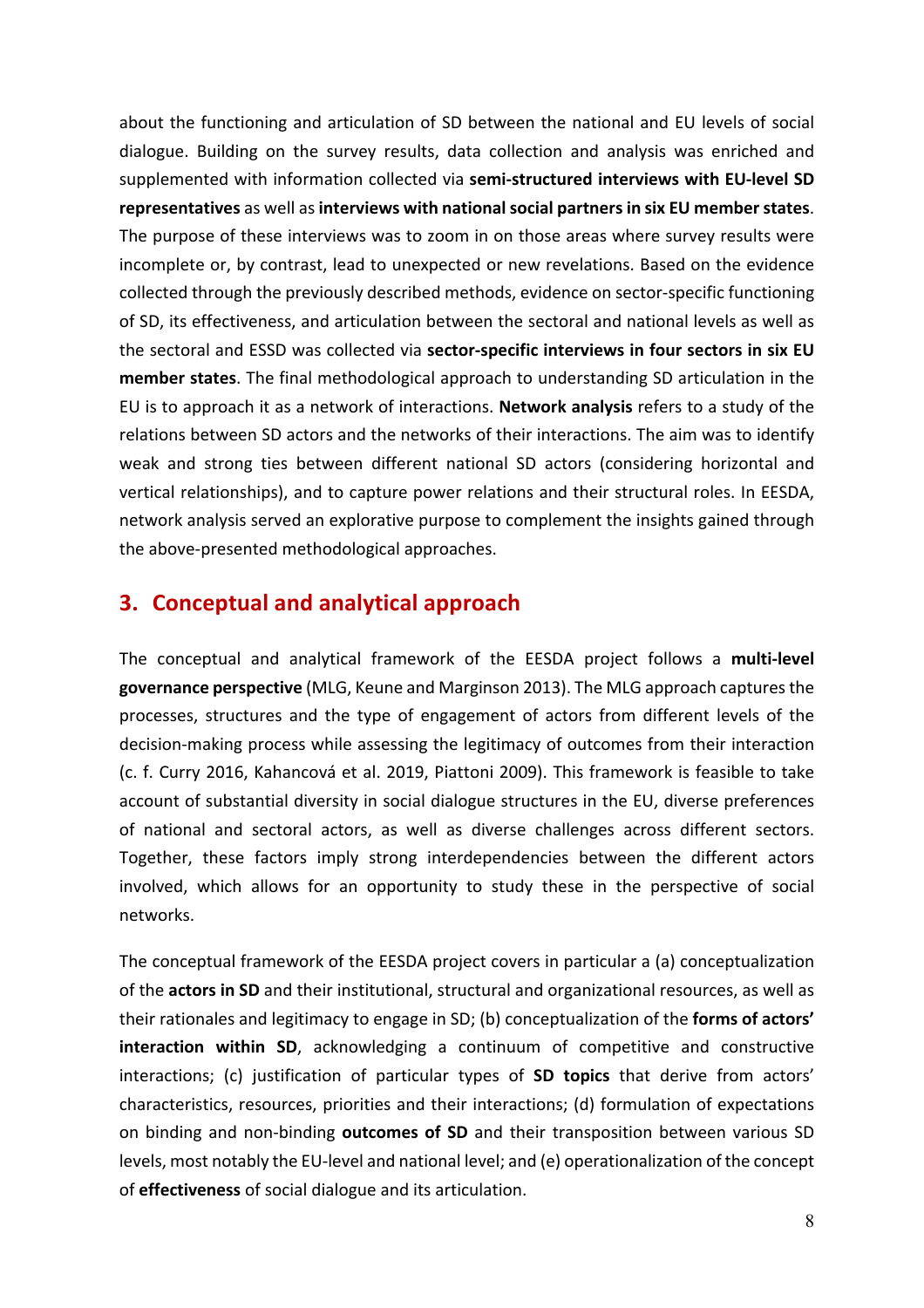The MLG approach acknowledges the presence of **contestation and diverse interests** of social partners (e.g. Bechter et al. 2018). As an example, social partners in certain industries are more interested in articulating topics related to industrial policy to EU-level SD structures than social partners in sectors less exposed to globalized markets. Additionally, the MLG approach may flexibly address the likelihood of diverse interests of the same actors in the national and the EU contexts, having implications for effectiveness of SD articulation and implementation of SD outcomes. Finally, uncertainty of outcomes is an inherent feature of actors' interactions. To capture various **forms of interaction between social partners in SD**, we distinguish between interaction in the form of control, competition, interactive bargaining and cooperation based on shared values (Kahancová et al. 2019).

**Effectiveness of social dialogue** is conceptualized as the ability of social dialogue committees to deliver specific outcomes (both binding and non-binding outcomes), while the **effectiveness of social dialogue articulation** is conceptualized as the ability to transpose social dialogue outcomes achieved at one level of social dialogue to another level of social dialogue. The latter refers to the procedure whether and how EU-level SD outcomes were transposed into the agendas of national-level and sector-level SD and implemented in nationally specific institutional and legislative conditions of diverse EU members states.

#### **4.** Social dialogue at the EU-level

Following the above-outlined MLG approach, this section summarizes the main project findings in a structure derived from the project's analytical framework. Evidence on EU-level SD is structured into presenting the relevant actors, SD structures in which actors' interactions occur, the topics that resonated most intensively in SD since 2017, the outcomes of SD and finally the effectiveness of EU-level SD.

#### **4.1 Actors**

Recognized social partner organizations in EU-level SD are established at *cross-sectoral level* and at the **sector level**. While the EU-level SD has been founded as a fundamentally tripartite institution with the involvement of the European Commission, recent years have seen increasing support for bipartite EU-level SD $^1$ . In turn, the EC has supported the establishment of representative sector-specific actors and sectoral social dialogue committees. In 2019, there were 43 ESSD committees operating (Bechter et al. 2018). While SD at a cross-sectoral level involves the confederation level of social partner organisations, sector-level SD is established between the European trade union federations and their counterpart employers'

<sup>&</sup>lt;sup>1</sup> Source: Jean-Paul Tricart, Associated Researcher at European Trade Union Institute (ETUI) keynote address at EESDA final conference 21.11.2019.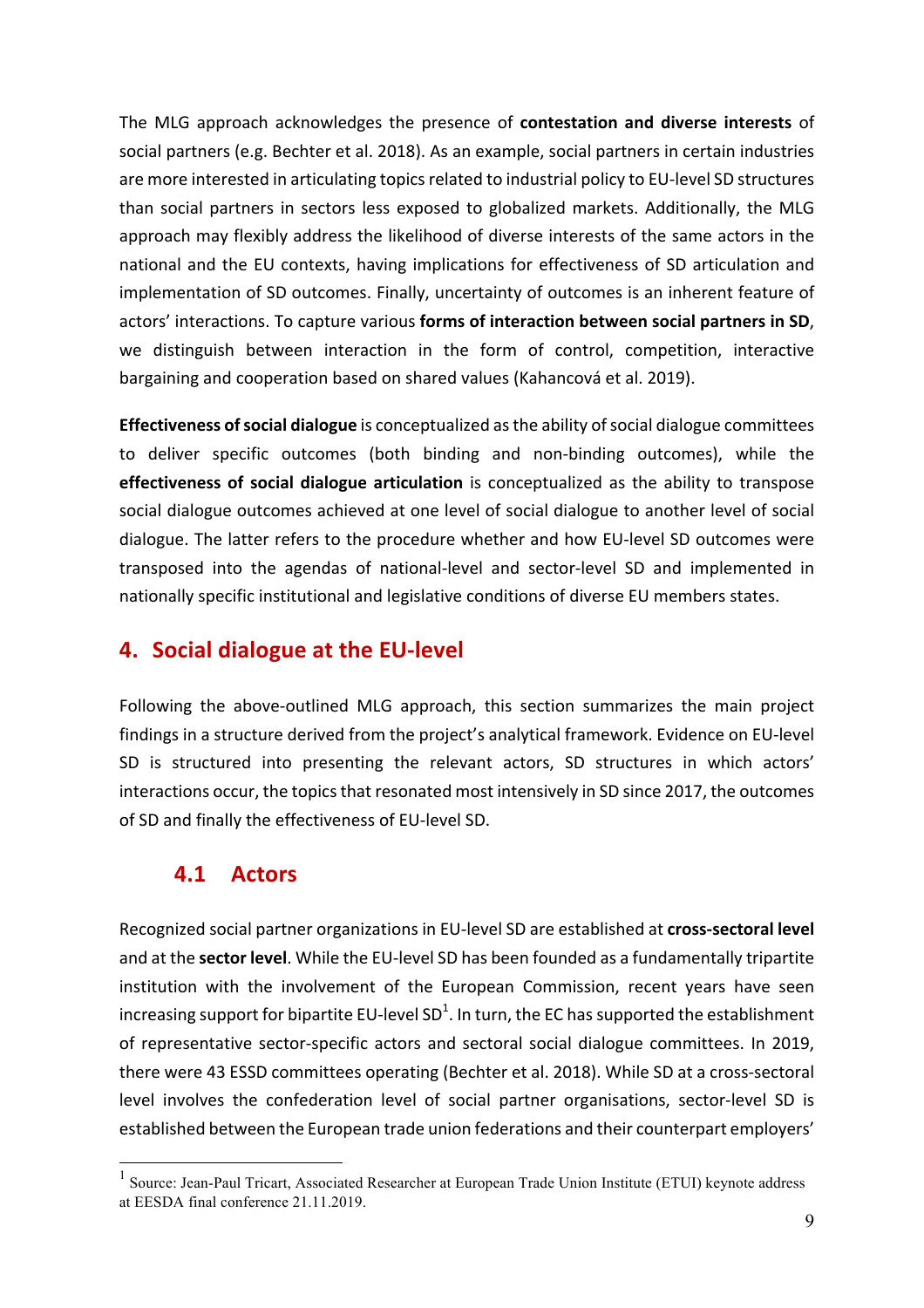organisations. The overview of actors and EU-level committees is presented in Kahancová et al. (2019).

The project findings suggest that EU-level social partners perceive the EU-level SD as a 'closed shop' with the "usual suspects" negotiating with each other  $-$  namely, the European Trade Union Confederation (ETUC) and three employers' organisations (**BusinessEurope** – formerly known as *UNICE,*  **Centre Européen de l'Entreprise Publique – CEEP**, and **SMEunited** – formerly known as *UEAPME*, the European Union of Craft Industries and Small and Medium-Sized Enterprises). The project findings show considerable differences in the **representativeness of social partners**, with some of the organisations having relatively high representativeness based on their membership and country coverage, while other social partners are experiencing lower levels of representativeness generally and occasionally none at all in some EU member states (Akgüç et al. 2019).

In order to reach an agreement, the interviewed representatives of these organisations all admitted that they have to **compromise at some point to reach an agreement**; therefore, **coalitions are unavoidable** in building a strong SD. They also admit that partnership between these four cross-sectoral organisations and the sectoral social partners involved in ESSD is weaker, because of their focus on sector-specific interests. Overall, the project findings show that employers' organisations tend to interact more closely with other employers' organisations, while employees' organisations do more so with other trade unions (Akgüç et al. 2019). 

#### **4.2 Structure and topics**

EU-level social partners are involved in tripartite and bipartite SD respectively. Tripartite EU level SD occurs in two distinct forms: the **Tripartite social summit** and the **European** *macroeconomic governance* established in June 1999. The EESDA project has shown that the attention of social partners is concentrated in recent years on the **European Semester** as a platform for elaborating country-specific recommendations to support national reform programs (NRPs). While the European Semester does not yield a binding outcome to be transposed to national legislations, non-binding outcomes of SD remain equally as important as the binding ones (c. f. Keune and Marginson 2013). The reason for an increasing relevance of the European Semester for articulating SD topics despite its non-binding form of outcomes is that social partners perceive it as an opportunity to articulate their interests within the otherwise rigid structures of EU-level SD. Moreover, in conditions where the relevance of EU-level SD is shifting away from traditional tripartite dialogue and a decreasing commitment of the EC to implement the outcomes of EU-level SD, the findings of the EESDA project show that social partner strategies are increasingly being redirected towards greater involvement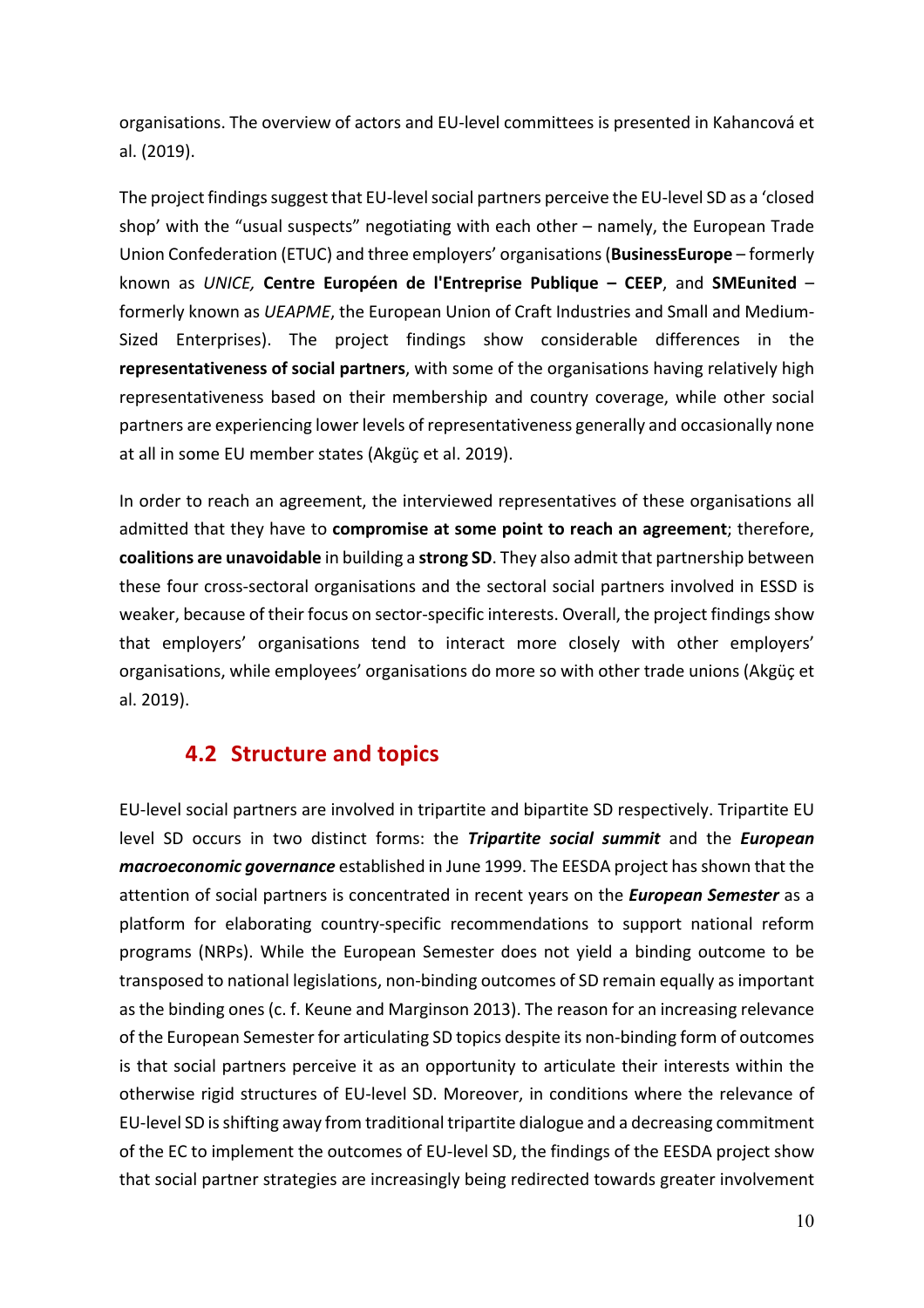in the European Semester. Eurofound (2018: 37) shows that the **vast majority of social** partner organisations in most EU Member States are to some degree formally involved in **the European Semester**. Their involvement occurs through (mostly tripartite) institutional consultative bodies, which allow for the exchange of information and the participation of social partners in the policymaking of relevant reforms. Nevertheless, while national social partners consider the European Semester important for articulating the national and European interests, the EESDA EU-wide survey among national social partners shows that social partners have remained critical vis-à-vis the current opportunities for their **involvement in the European semester** procedures (Akgüç et al. 2019, Eurofound 2018).

In terms of bipartite EU-level SD, the **Social Dialogue Committee (SDC)** is the main European SD forum at the cross-industry level. Almost all social partners at the cross-sectoral level stressed in the EESDA interviews that **regular meetings** are key for robust communication and that **multilateral discussions** work relatively effectively (Akgüç et al. 2019).

Using a word frequency-based text analysis of the mostly discussed topics at the European SD Committees between 2015 and 2017, the EESDA research team has identified the following list of topics as the most prevalent ones at the European level:

- . *Skills, training and employability;*
- . *Health and safety, well-being at work;*
- . Working conditions (working time regulation, type of contracts etc.).

In addition to the above topics, 2018 saw the increase of the topic of digitalization in the European SD agendas, as well as discussions concerning a European minimum wage. While there is an extreme variety of national social partners' interests towards the issue of the **European minimum wage** and wage setting procedures in the context of the EU, this topic is interesting because it is considered one of the few topics articulated jointly by national trade unions from the CEE member states that have been transposed to the agenda of EU-level social partners (most notably, the ETUC) and EU-level SD structures. The new European Commission, taking office in 2019, has also created expectations towards regulating minimum wage setting procedures across the EU, which sparked the interest of both national and EU-level social partners and fuels discussions on this topic.<sup>2</sup> Additional topics highlighted in interviews with EU-level social partners include the **inclusivity and functioning of labour markets**, the sustainability of social protection systems, ageing population, lack of skills and

 $2$  For example, a frequently discussed topic is whether the EC will issue just a symbolic recommendation regarding country-specific minimum wage setting, or whether it will propose a more substantive regulation on the issue. Another expectation on the side of trade unions related to the minimum wage setting concerns the relationship between minimum wages and national median wages; in particular; whether the EC regulation will support the principle that a statutory minimum wage should equal to 60% of a median wage in a country. Source: Euractiv (2019).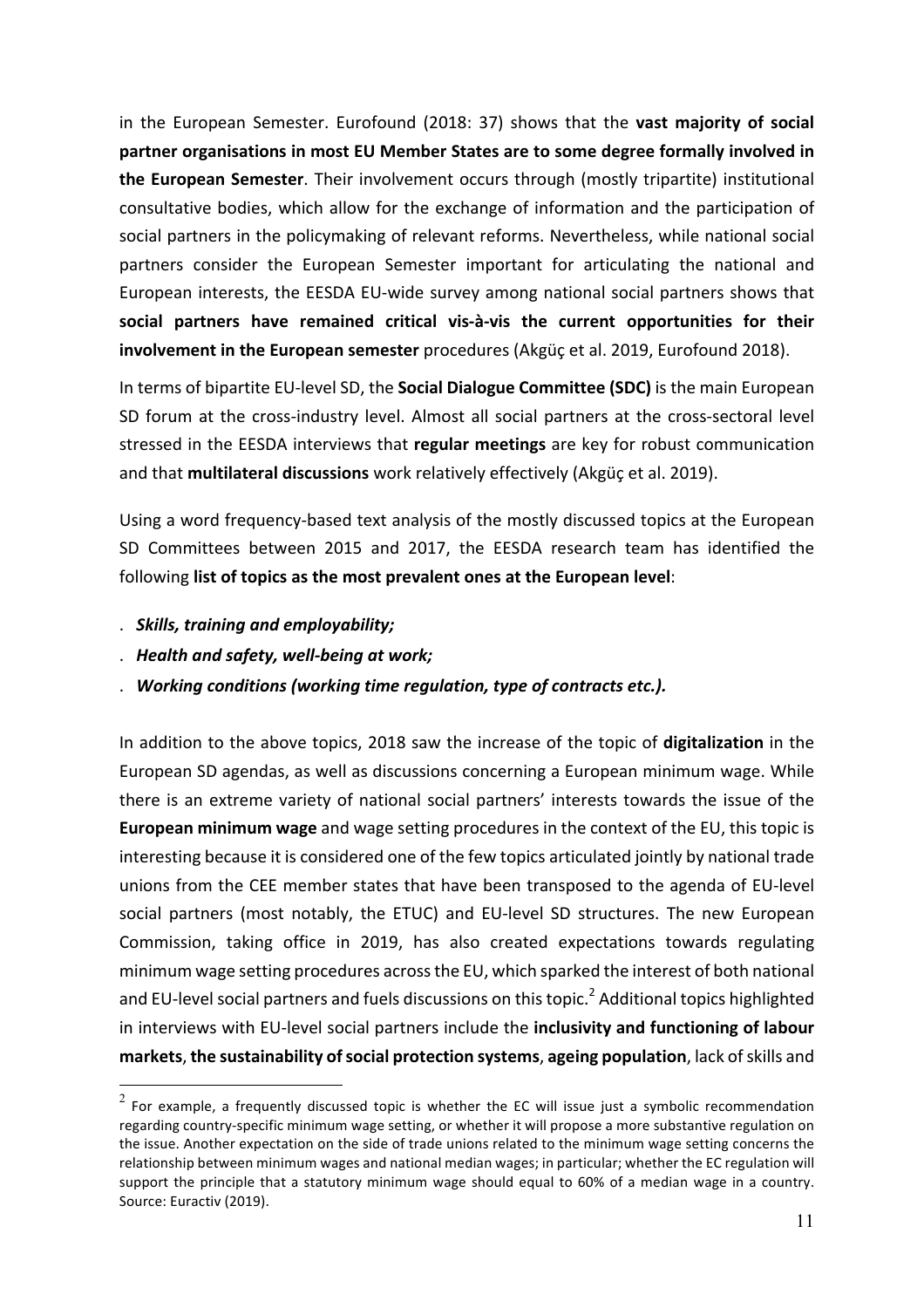**labour shortages** as well as capacity building for both EU-level and national and sector-level **social partner organizations** (Akgüc et al. 2019). In terms of topics that national social partners would like to see addressed in EU-level social dialogue structures, in the EESDA survey, trade unions prioritized the **quality of working conditions**, while employers' associations prioritized negotiations on skills, access to training, and employability.

In addition to SD at a cross-industry level, **ESSD committees** are a platform to consult and inform the **European sectoral social partners** regarding developments that bear social implications in the respective sectors. Recognized EU-level sectoral social partners are entitled to conclude binding bipartite **autonomous agreements.** The form of interaction and the fact whether such agreements are concluded varies according to particular sectoral interests. Nevertheless, the overall findings show that the ESSD is seen as the most effective form of EU-level SD and one where specific topics and specific outcomes are easier to negotiate and to implement.

#### **4.3 Outcomes**

The conceptual framework of the project distinguished between binding and non-binding outcomes. An **Agreement** may bind social partners to implement it at the national level in the form of an Autonomous Agreement, or authorize the European Commission to submit the Agreement to the Council and adopt it in the form of a **Council Decision** (see Table 1 Typology of outcomes of EU-level SD). 

| <b>Document</b><br>category                 | Sub-category                                                                    | Follow-up<br>measures                                             | <b>Outcome legitimacy</b>                                                    | <b>Occurrence</b>                                      |
|---------------------------------------------|---------------------------------------------------------------------------------|-------------------------------------------------------------------|------------------------------------------------------------------------------|--------------------------------------------------------|
| <b>Agreement</b><br><b>Council decision</b> | Implementation by<br><b>Directives</b>                                          | Implementation<br>reports                                         | Outcome part of<br>the EU legislative<br>procedure,<br>facilitated by the EC | Rarely (2010-2012<br>below 10, in 2012 -<br>2014 none) |
| <b>Agreement</b><br>autonomous              | Implementation by<br>social partners                                            | Implementation<br>reports                                         | Binding and to be<br>implemented by<br>national social<br>partners           | Rarely (2010-2012<br>below 10, in 2012 -<br>2014 none) |
| <b>Process-oriented</b><br>texts            | Framework of<br>actions, Guidelines,<br>Codes of conduct,<br>Policy orientation | Follow-up reports                                                 | Not binding                                                                  | Max 20 per year                                        |
| <b>Joint opinions</b><br>and tools          | Declarations,<br>Guides, Handbooks,<br>Websites, Tools                          | No follow-up<br>activities, only<br>promotion of the<br>materials | Not binding                                                                  | 2010-2012 60<br>2012-2014 80                           |

#### **Table 1 Typology of outcomes of EU-level SD**

Source: Adapted from Eurofound (2018: 120).

#### **Eight European Framework Agreements** and **three Frameworks of Actions** have been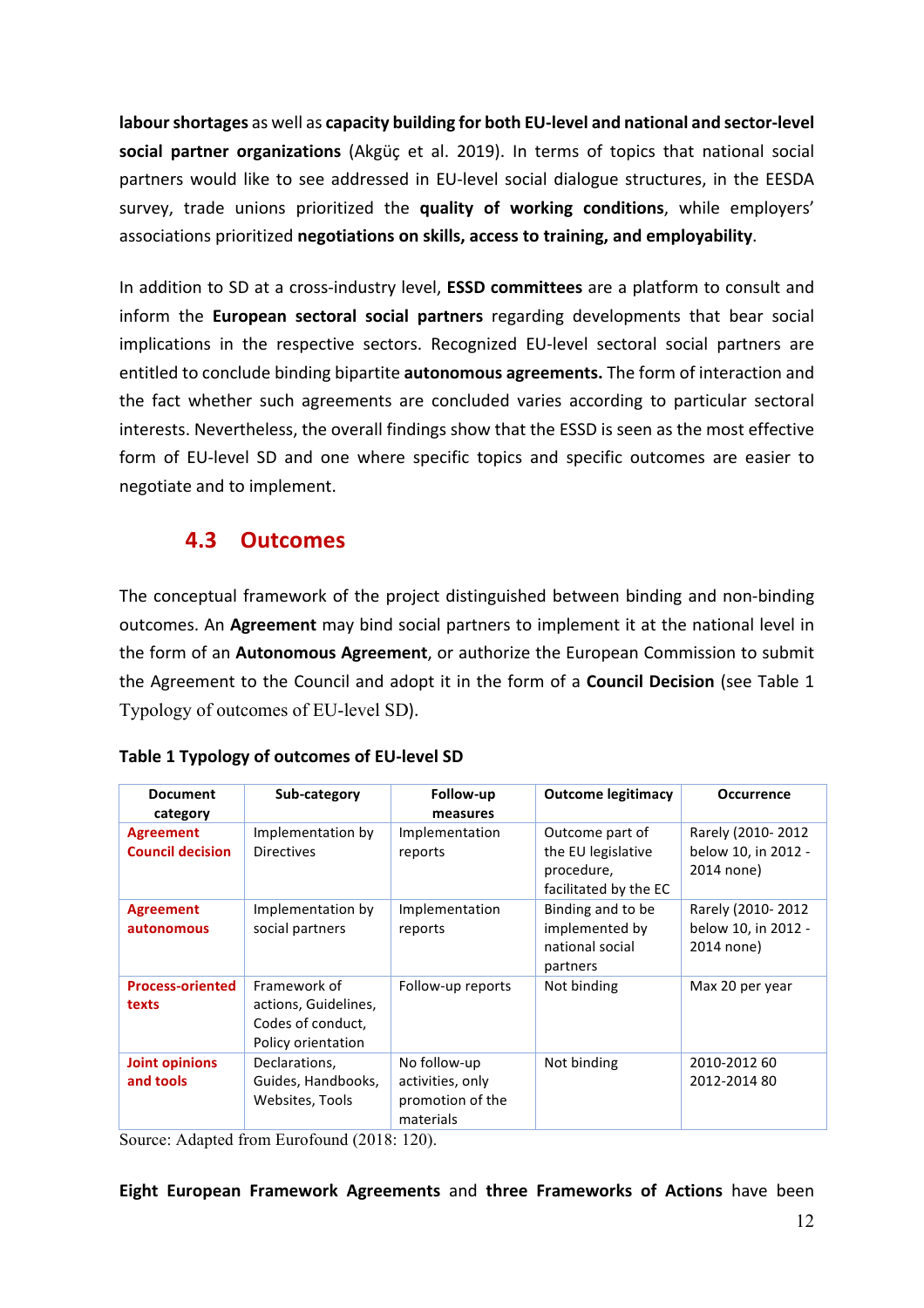adopted in total. Three of these Framework Agreements on **parental leave (2010)**, **part-time** work (1997) and fixed-term work (1999) have become European Directives. Five (autonomous) agreements have been implemented directly at the national level: on **telework (2006)**, **work-related stress (2004)**, **harassment and violence at work (2007)**, **inclusive labour markets (2010)** and active ageing – an intergenerational approach (2017) (Akgüç et al. 2019). Nevertheless, the evidence shows that in the past decade, the incidence of agreements decreases while the number of non-binding outcomes in form of joint opinions and declarations increases (Bechter et al. 2018, Keune and Marginson 2013).

### **4.4 Effectiveness**

Since 2016, most EU-level social partners have perceived that their involvement in European SD structures has strengthened. Involvement ranges from regular meetings to ad hoc opportunities to meet high-level EC officials and opportunities to speak at **high-level European and international conferences** (for example, at ILO, WHO and OECD). Some crosssectoral EU-level social partners also admit that they have received **political support** from the EC and were granted opportunities to increase their visibility through events at the European Parliament. This evidence facilitates closer cooperative interactions between social partners and policy makers and in facts helps building effective SD. The number and type of outcomes of the EU-level SD presented above shows that the ability to deliver these outcomes does bear signs of effectiveness in EU-level SD.

The effectiveness of EU-level SD has also been assessed by national social partners in the EESDA survey. The results in Table 2 suggest that national trade unions rated the effectiveness of EU-level SD higher than national employers' organisations. National social partners rate the European Social Summit and European-level cross-sectoral social dialogue as having a medium effectiveness, on average.

| SD effectiveness                    | N/A  | 0   |      |      |      |     |
|-------------------------------------|------|-----|------|------|------|-----|
| <b>Tripartite SD (including the</b> | 12.5 | 1.4 | 18.1 | 40.3 | 19.4 | 8.3 |
| European semester)                  |      |     |      |      |      |     |
| By employers' associations          | 6.9  | 1.4 | 2.8  | 16.7 | 6.9  | 2.8 |
| By trade unions                     | 5.6  |     | 15.3 | 23.6 | 12.5 | 5.6 |
| <b>Bipartite cross-sectoral SD</b>  | 12.5 | 2.8 | 1.4  | 40.3 | 19.4 | 5.6 |
| By employers' associations          | 6.9  | 1.4 | 2.8  | 19.4 | 8.3  |     |
| By trade unions                     | 5.6  | 1.4 | 16.7 | 20.8 | 11.1 | 5.6 |
| <b>Bipartite sectoral SD</b>        | 15.1 | 1.4 | 13.7 | 38.4 | 23.3 | 8.2 |
| By employers' associations          | 9.6  | 1.4 | 5.5  | 15.1 | 5.5  | 1.4 |
| By trade unions                     | 5.5  |     | 8.2  | 23.3 | 17.8 | 6.8 |

#### **Table 2 Assessment of EU-level SD effectiveness by national social partners (%)**

Source: Authors' elaboration based on the EESDA survey, Akgüç et al. (2019). Notes: N/A: do not know, 0: no effectiveness, 1: weak effectiveness, 2: medium effectiveness, 3: strong effectiveness, 4: very strong effectiveness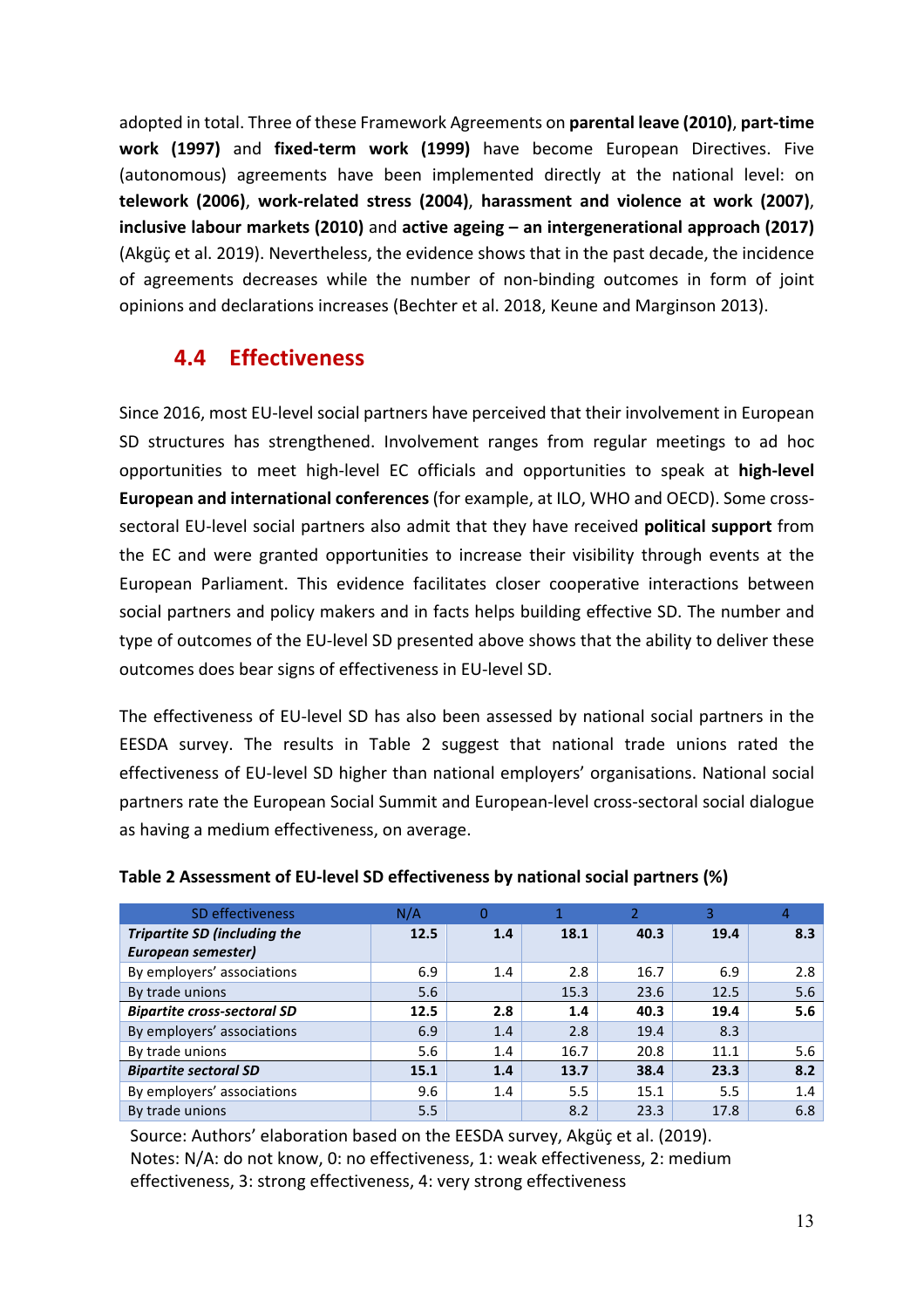In addition, in the EESDA survey respondents were asked to indicate their preferred type of **SD outcome**. The analysis shows that trade unions reveal stronger preference to binding outcomes, such as Directives, while employers' associations prefer non-binding outcomes, e.g. Guidelines, Joint Statements or other soft regulatory tools. At the same time, both unions and employers emphasise non-binding outcomes as suitable, which points to the information exchange role of SD and the desire to maintain flexibility in the top-down articulation of SD outcomes.

However, a number of **challenges** still persist, including the extent of commitment of the EC to support the implementation of binding (and also non-binding) outcomes in the EC member states.<sup>3</sup> Moreover, EU-level social partners perceive the EU enlargements since 2004 as a challenge for SD effectiveness because after the enlargement of the EU, it has become even more complicated to have every member's opinion covered or even to agree on some common interests. The relaunch of social dialogue in 2016, with the intention of increasing the level of activity and awareness of European social dialogue, appears to have given a new boost and incentivised more active participation, but some social partners believe that there is still a lot of progress to be made given the **heterogeneities observed** across Member States. In addition, the project findings show the importance of informal ties in the interaction of social partners to facilitate more effective SD at the EU-level.

#### **4.5 Summary**

European SD is a firmly established system of governance at the EU-level, aiming to collect and articulate the interests of EU-level sectoral and cross sectoral, national and sectoral social partners vis-à-vis their counterparts in SD including the EC. Evidence analysed in the EESDA project suggests **two important findings**: first, the **role of tripartite SD at the EU-level** has been decreasing while the interests of social partners increasingly concentrate on two specific SD structures: These include the **sectoral SD** and the **European Semester** process of formulating country-specific recommendations for national reform programs. While **ESSD** is

 $3$  A perceived lack of commitment to enforce the outcomes of EU-level SD in form of binding EU legislation on part of the EC is demonstrated by a recent case when the European Federation of Public Service Unions (EPSU) was looking to annul an unprecedented decision by the EC to refuse to make a proposal to Council for implementation of the central government social partners' agreement on information and consultation rights adopted in 2015. The agreement was, according to EPSU, initially welcomed by the EC, but in 2018 the EC rejected the social partners' request to transpose the collective agreement into EU legislation. The 2019 Court judgement stipulates that the EC's right of initiative means it can decide on whether or not to make social partner agreements legally binding in all EU member states. EPSU considers this ruling highly disappointing and opening serious challenges for the future of EU-level SD in terms of implementing binding outcomes via a Council decision. Source: EPSU website (2019): https://www.epsu.org/article/highly-disappointing-eu-courtruling [accessed December 17, 2019].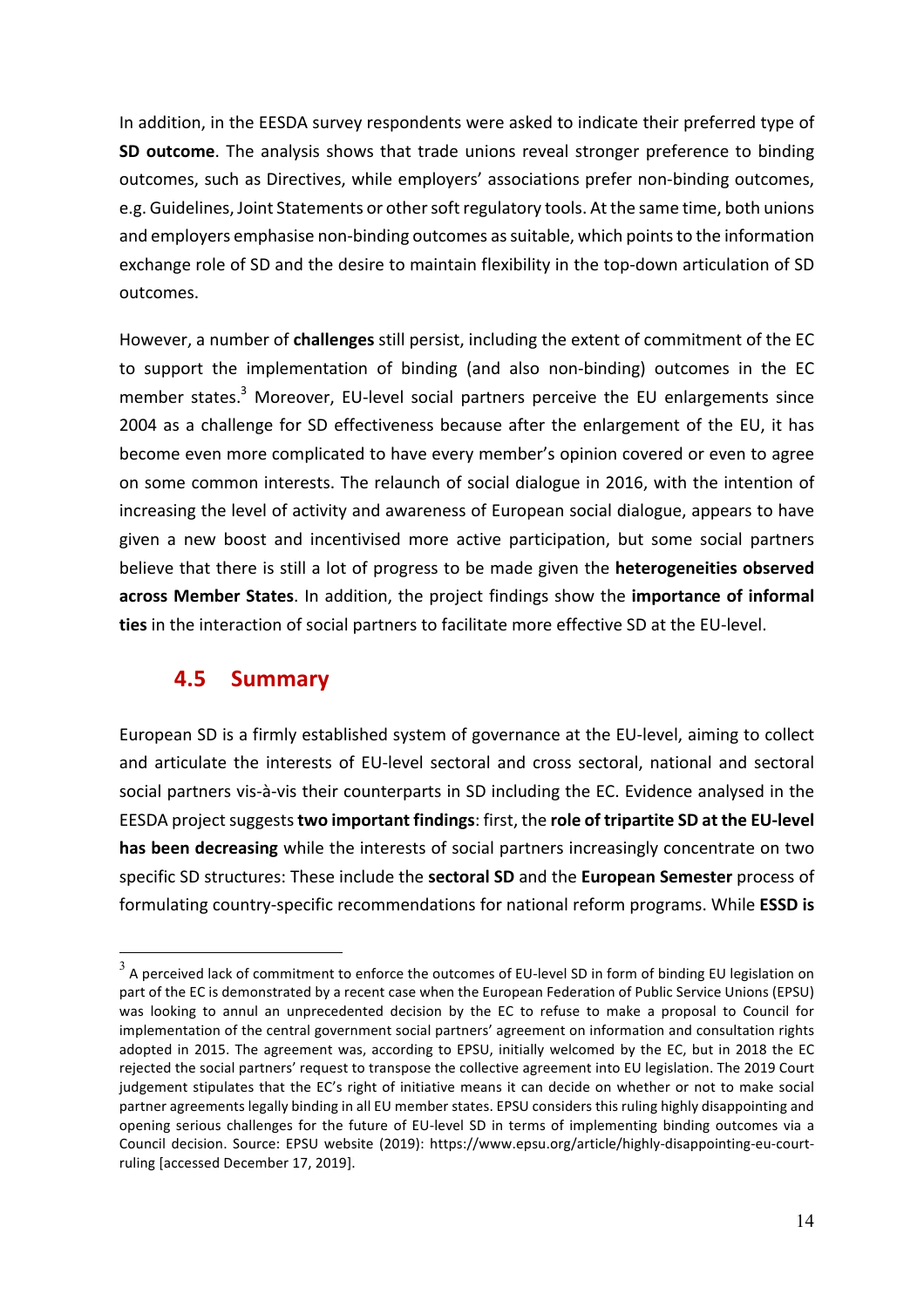**considered the most effective form of EU-level SD structures** in the view of surveyed social partners, the **European Semester has been exposed to criticism for not giving enough opportunities for social partner involvement** despite addressing topics of high relevance for SD. The second finding supports the available earlier evidence documenting a **shift from binding to non-binding outcomes of EU-level SD**. The implementation of non-binding outcomes in the context of particular member states is closely related to the capacities of national social partners and the regulatory scope of national SD structures. The next section provides a comparative analysis of national SD across six EU member states.

#### **5. Social dialogue at the national level: a 6-country comparison**

This section summarizes the main findings from in-depth qualitative analysis of the functioning of national-level SD across six EU member states. These countries were selected to resemble different industrial relations regimes, and the findings indeed point to the differences in the functioning and impact of SD on policy making and legislation based on country-specific traditions.

#### **5.1 Actors**

The analysis of six countries shows that while the structure of actors involved in nationallevel SD is stable, the overall impact of SD on policy making has varied and facing several challenges. Estonia, Ireland and Sweden have a **balanced representation of social partners** in national SD. While in Estonia and Ireland one trade union confederation and one peaklevel employers' association are represented in national SD, Sweden has three representative union confederations as well as three representative employers' organizations. In other studied countries, some fragmentation in the actors involved in SD is observed: **fragmentation on the side of trade unions** refers mostly to France, where five trade unions are representative for national SD (compared to three representative employers' organizations). **Fragmentation on the side of employers' organizations** is found in Portugal and Slovakia: in both countries, four employers' associations are representative for national SD against a single union confederation in Slovakia and two representative union confederations in Portugal.

#### **5.2 Structure and topics**

The way national social dialogue is organized differs across the studied countries. The most important difference lies in the **extent of state involvement in SD**. Sweden clearly represents a country on one end of the continuum: while SD is perceived as highly effective, its objective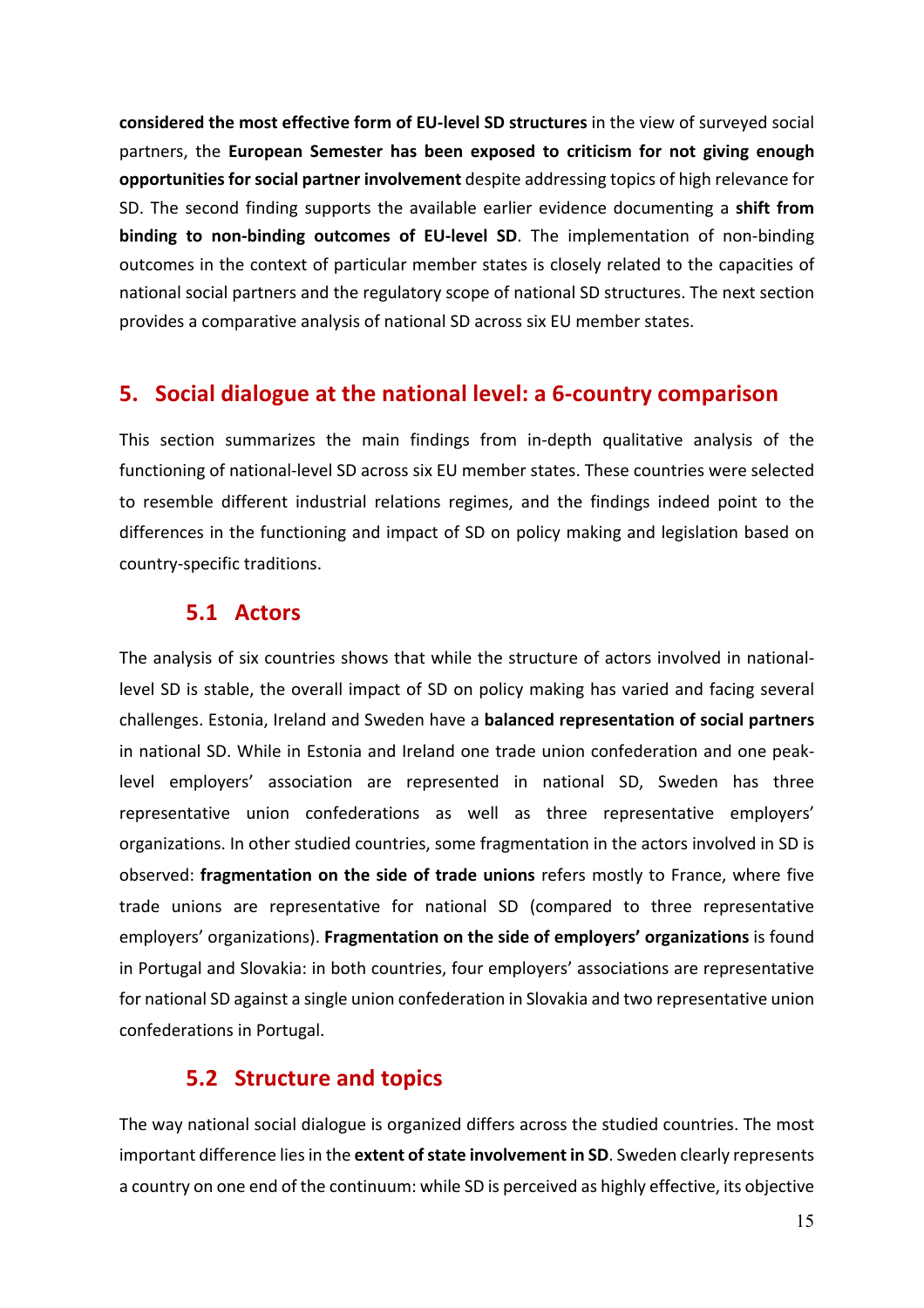is to protect the Swedish Model with strong autonomous social partners and predominantly sectoral SD and collective bargaining without the direct involvement of the state. Evidence from Ireland shows that especially after the economic crisis that weakened the existing institutions for tripartite SD, there is nearly a consensus that the terms and conditions of employment are best determined by voluntary collective bargaining between an employer or employers' association and one or more trade unions, without the intervention of the State $4$ .

In contrast to Ireland and Sweden, France and Portugal demonstrate a **direct involvement** of the state in national SD structures. In France, recent reforms to the organisation of social partners have impacted the way SD is organised. There is a shared perception that SD is becoming too formalised with a focus on top-down articulation. In turn, industrial action and conflicts among SD actors are common, which impacts SD effectiveness. In turn, social partners may need new strategies to address these conflicts and improve the current functioning of SD. In Portugal, the state extensively interferes in SD. The most important national-level SD takes place in form of tripartism and is governed by an institutionalized regulatory framework. This framework partially makes up for low union density: unions draw on institutional resources for their SD involvement rather than on their structural and organizational power.

Finally, the two CEE countries Estonia and Slovakia resemble specific cases where nationallevel SD is fairly institutionalized, but **subject to political pressures** and the attitude of a particular government as to facilitate SD and the implementation of its outcomes. In Slovakia, national tripartism, despite its transparent structure and functioning, serves only as an advisory body to the government, and thus the government possesses high discretion about the implementation to SD outcomes. A similar situation has been documented in Estonia: in case of an extraordinary change in the government or the government's desire to quickly implement a certain legislation, the government does not always follow the good *engagement practice* of consulting social partners. In turn, social partners are looking into alternative strategies for gaining policy influence, such as direct lobbying, which further weakens the role of national tripartite SD.

 $^4$  Source: The Workplace Relations Commission (WRC) website, www.workplacerelations.ie [accessed May 25, 2019] in Akgüç et al. (2019).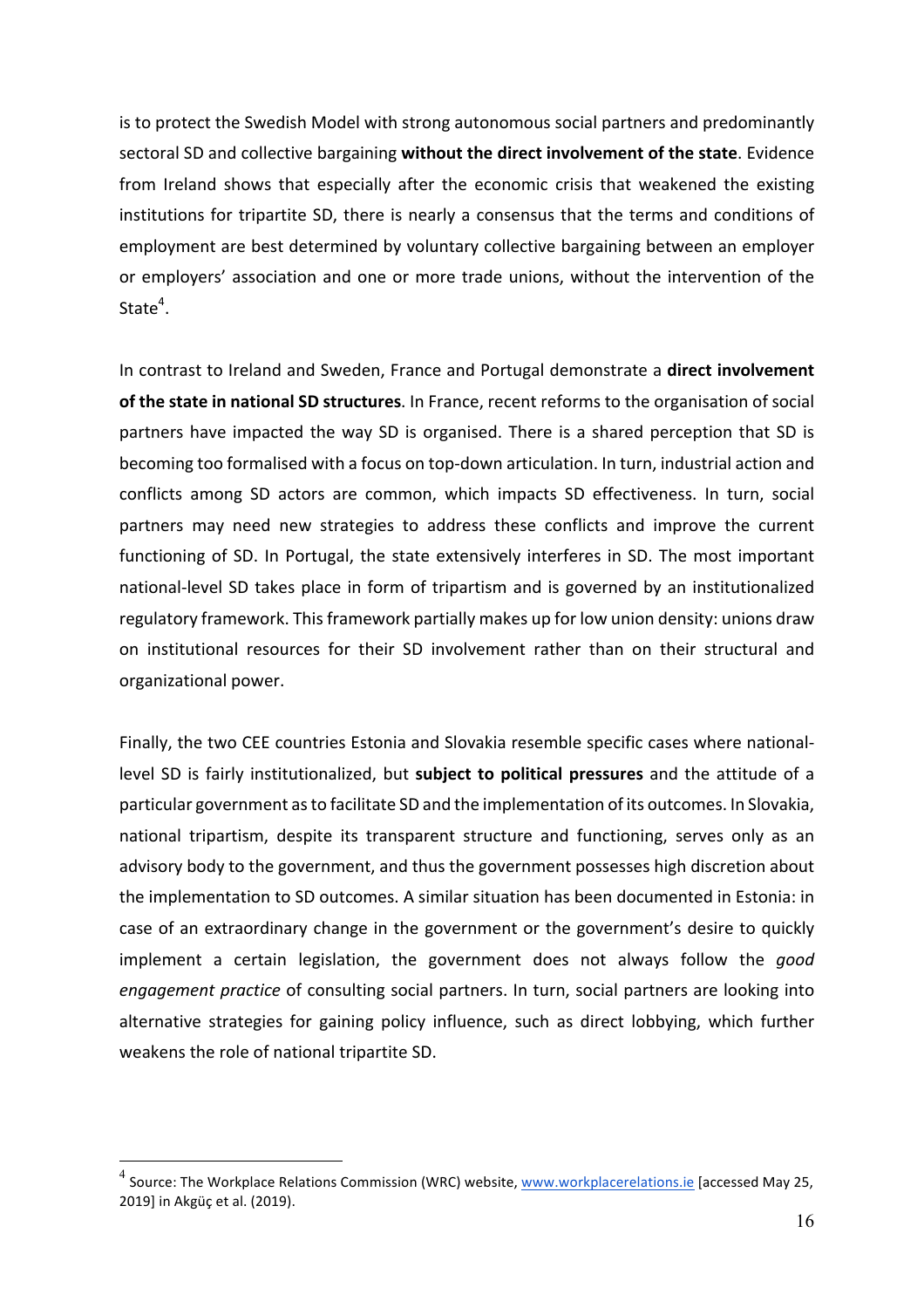In terms of topic relevant for national SD, the findings from all 6 countries show that social partners involved in national-level SD consider the most frequently discussed topics in EU**level SD** (see Section 4.2) also relevant for national SD. An agreement on the relevance of topics suggests that EU-level SD is responsive to the interests of national members and there is indeed an opportunity for an effective SD articulation between the national and EU levels of SD. In addition, the national reports within the EESDA project reveal a number of **nationally specific topics** that are relevant for SD. In countries where SD is highly responsive to legislative changes, social partners in national tripartism choose their topics according to the current legislative proposals. This is most notably the case in CEE countries  $-$  Estonia and Slovakia. In addition, minimum wage discussions resonate extensively in some countries' national SD (Portugal and Slovakia). Additional topics that are addressed within national SD include social protection, equal treatment, working conditions including gender equality and the fight against precarious work, industry transformations and related workplace restructuring and skill demands, as well as the effect of macroeconomic and demographic developments on the labour markets in respective countries.

#### **5.3 Outcomes**

The outcomes of national SD depend on the established structure, legislative support and institutional resources for SD in particular countries. Nevertheless, the project findings show that in none of the six countries does national SD deliver overarching and strictly binding **outcomes** that would be implemented in the national context and articulated to the sector level in relevant sectors. In contrast, the findings show a **trend towards non-binding outcomes** of national SD with a high discretion of the state to implement these (Estonia, Slovakia), or a decentralization of SD to deliver binding outcomes at the sectoral (Sweden, Portugal, France) and company levels (Estonia, France, Ireland, Slovakia). In line with the findings on the preferred outcomes in the EU-level SD, the type of outcomes from national SD depends on the stakeholder group: while national trade unions prefer more often legally binding outcomes (but are not always able to achieve these, or use other channels of influence than SD to achieve binding outcomes, or prefer binding outcomes at the sector level instead of at the national level), employer associations emphasise their preference for non-binding outcomes at the national level.

#### **5.4 Effectiveness**

The EESDA project findings show that besides a formal institutional underpinning of national SD (e.g., through setting representativeness criteria for social partners and adopting legislation that regulates the functioning of tripartite fora), indeed **trust and informal**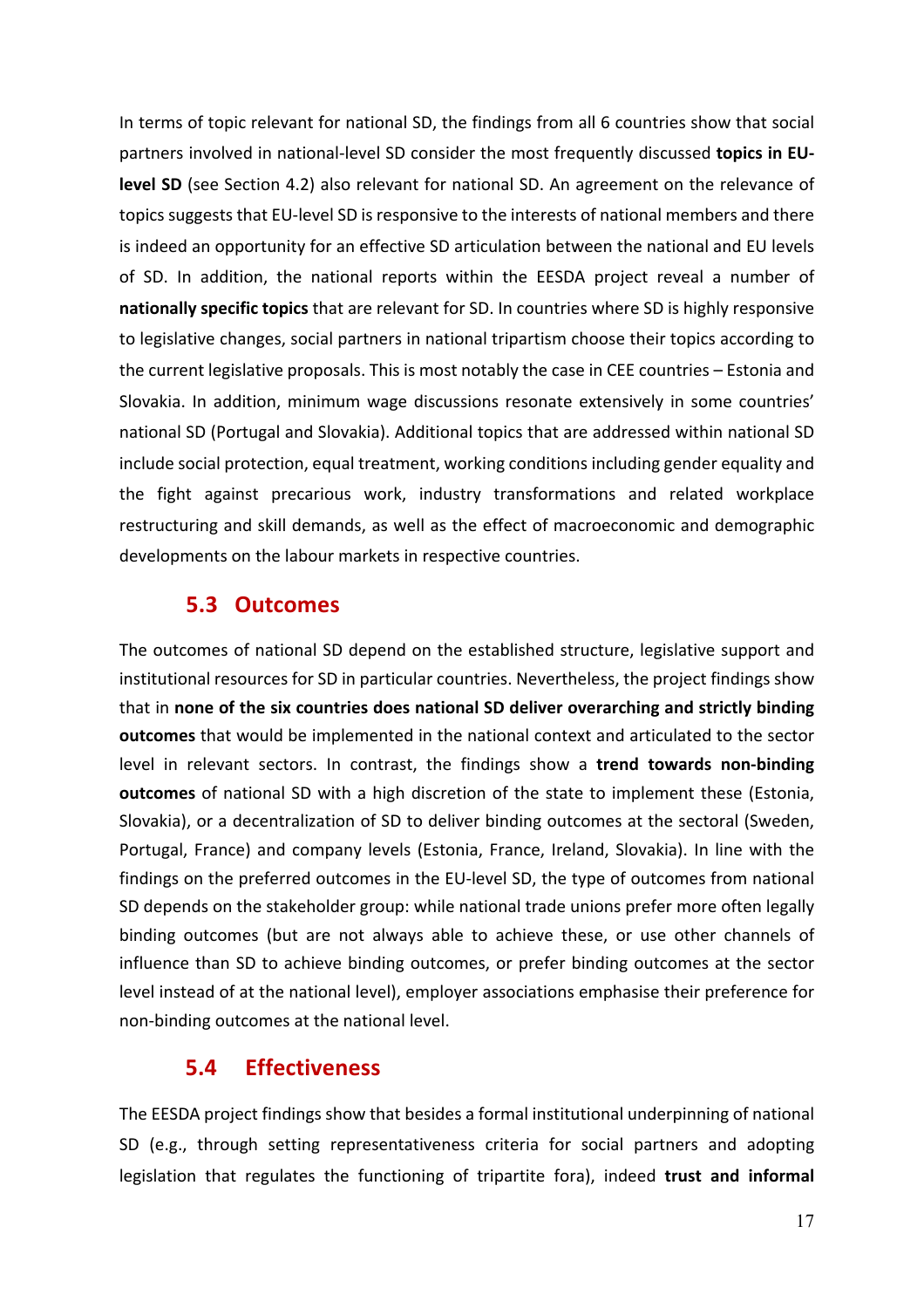**relationships** between social partners are crucial for an effective functioning of SD. Even in countries where SD delivers mostly non-binding outcomes or the implementation of outcomes is at the discretion of the government, there is an agreement that in a tighter circle of social partners and a continuity of their active involvement in SD cooperation is better and makes it difficult for partners to withdraw from agreements.

In **Estonia**, the involved actors consider the national SD to be relevant and are committed to gradually improving its effectiveness. In France, some social partners perceive the current SD to be less effective than years ago. In particular, some of the interview respondents have remained critical regarding the increase in constraints on the scope of activities of social partners due to various government-led reforms and regulations. Also, French social partners have declared a perception that on certain occasions, the state controls the outcomes of SD and does not provide space for social partners' influence. In **Ireland**, the effectiveness of SD appears to be seen as reasonable, while the effectiveness of sectoral SD is perceived as higher. In **Portugal**, social partners perceived the national level social dialogue as a driver of economic recovery. Building on the strong role of social dialogue in the  $2011 - 2014$  crisis, most social partners are satisfied with the functioning of SD. This attitude derives from the relevance of trust and confidence between social partners developed over time. Also, the Portuguese social partners underline the need to strengthen the culture of (sectoral) collective bargaining as the most adequate way of implementing the outcomes of nationallevel SD measures. In **Slovakia**, while SD has been institutionalized and legally underpinned for years, social partners fear that real policy influence is increasingly beyond the scope of SD. From this perspective, the tripartite meetings are thus less effective, as disagreements among social partners are usually not resolved there but need to be solved in earlier processes and with the individual strategies of involved actors. In addition, two recent trends put SD effectiveness under pressure: first, topics, which were traditionally subject to national social dialogue, are often communicated directly by political parties and no longer subject to SD. Second, there is an increasing trend to implement legislation upon direct initiatives of the member of parliament, which means such amendments are not subject to SD. This pushes social partners to change their strategy and weaken their commitment to national SD as an institution and seek other uncoordinated channels of influence. In contrast, national level SD effectiveness is considered very high in **Sweden**. Although, not all social partners' interests are satisfied, the SD process as such and the institutional and organisational structures are strong. Swedish social partners are committed to maintaining the current effective functioning of their SD and avoid influences, e.g., from the EU-level SD, that would undermine the current social partner autonomy at national level in Sweden.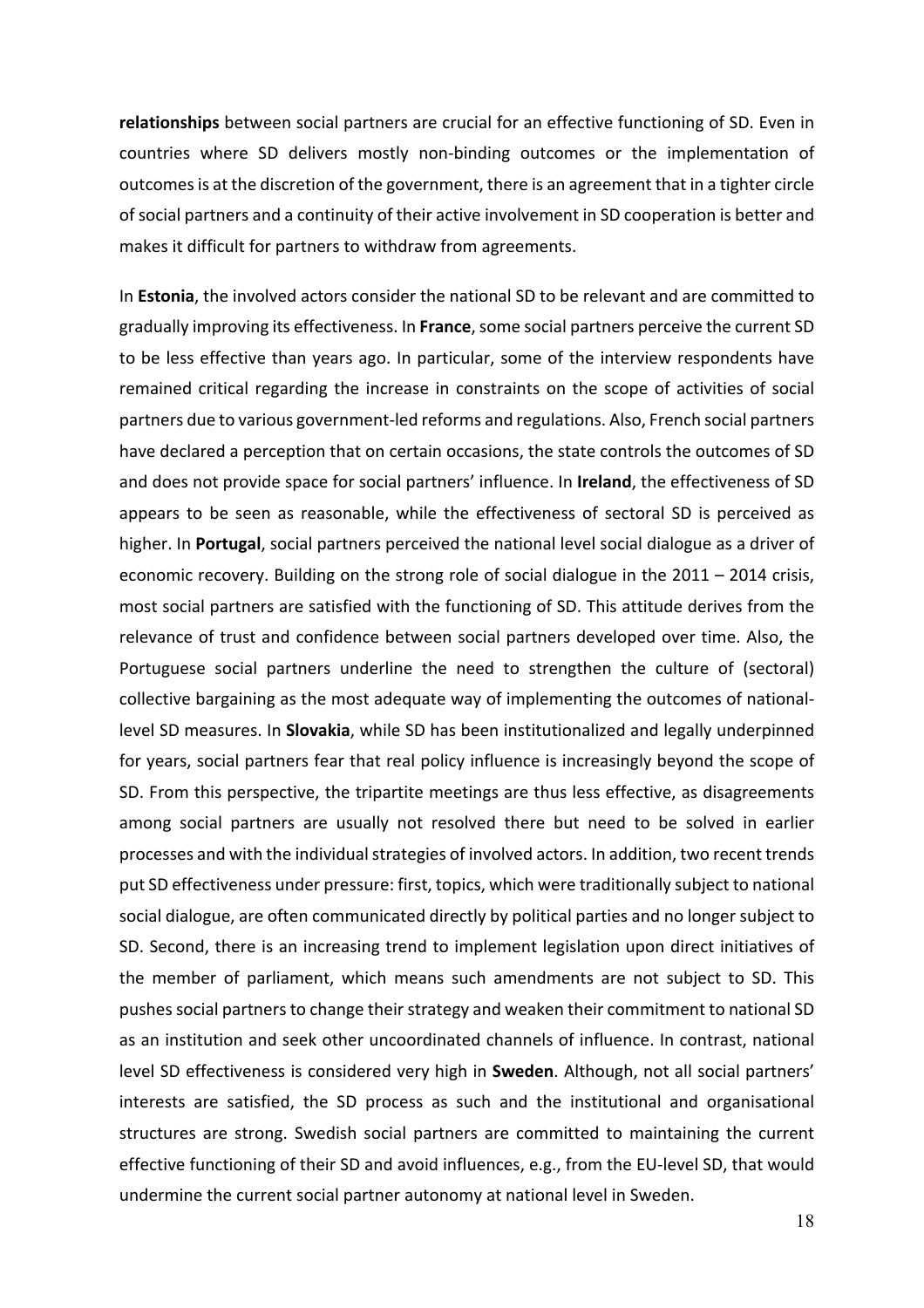### **5.5** Network analysis of social dialogue

In an innovative approach to understanding the relational aspects between social partners, the EESDA project has also produced a network analysis of interdependencies amongst national social partners that responded to the EESDA survey. The analysis served an **explorative and descriptive purpose** to provide visual maps of networks among national social partners across Europe. Responses to the following two questions from the EESDA survey of national social partners in 27 EU member states were used for network analysis: (i) which EU-level social dialogue platforms the respondent social partner is active; and (ii) which organizations from which countries does the respondent social partner collaborate with.

Capturing the network of interactions, Figure 1 depicts the network of reported cross-border interactions for all social partners (employers' associations and trade unions). The main finding from network analysis suggests that a particular type of organisations (e.g. trade unions or employer organisations) tend to interact with the same type of organizations across borders. Some countries occupy a central location in this network, with particularly strong ties to others: countries like Germany and Sweden are in the core (or hub) of relational networks, while some countries (e.g. Cyprus, Greece, Malta) are isolated from international networks of SD in the EU.





Source: EESDA survey among national social partners in 27 EU member states

In addition, the findings also show a **regional clustering** (e.g. Visegrád, Baltics, Southern Europe and Scandinavian clusters), where actors from neighbouring countries in the region have relatively strong interactions with each other. These regional effects are more pronounced when visualising networks by organisation type (union or employers'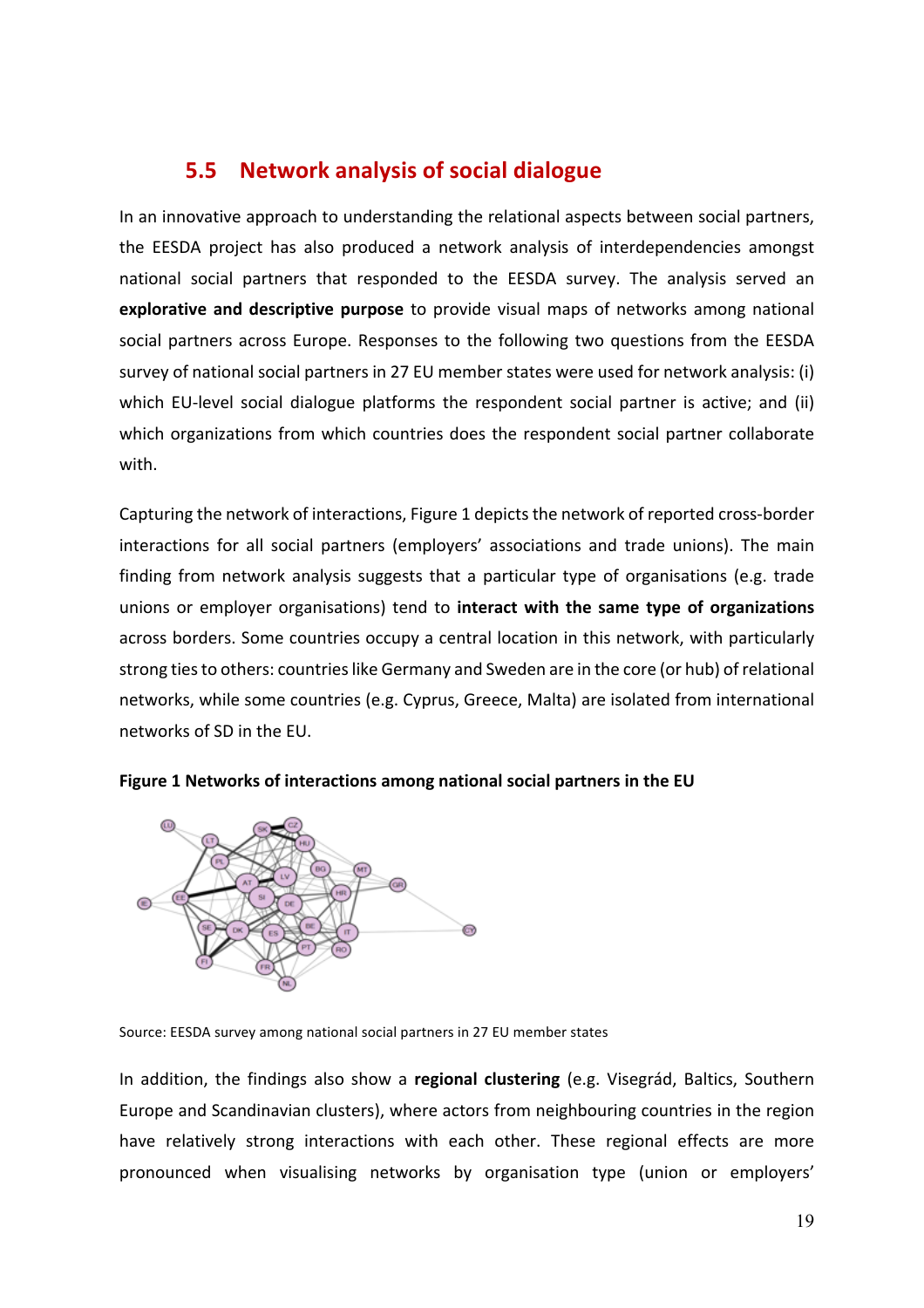association). An example of how a regional cooperation of trade unions helped articulating a joint interest to the EU-level SD structures is the demand of CEE unions to create EU-wide standards for fair wages and set a European minimum wage. This topic has been picked up in the debates of the ETUC and other EU-level social partners upon the joint request of CEE trade unions (see Section 4.2).

Finally, an affiliation network analysis was performed, looking at the responses of social partners about which European SD structures they are active in. This exercise resulted in visualising the density of the network among social partners of different types (trade unions or employer organisations). The results suggest that there is a **denser affiliation network** among trade unions, compared to employer organisations, across Europe.

#### **5.6 Summary**

All six EU member states under scrutiny have established structures of SD and share a number of topics that are relevant for SD. The key points of variation in the functioning of national SD refer to the extent of state involvement, the extent of fragmentation of representative social partner organizations that participate in national SD structures, the ability of SD to deliver binding outcomes at the national level, or the existence of a general consensus among the social partners on the fact that bipartite SD at the level of sectors or even companies is more effective and should be the core of country-specific SD structures. The next section provides a summary of findings on the functioning of SD in four sectors.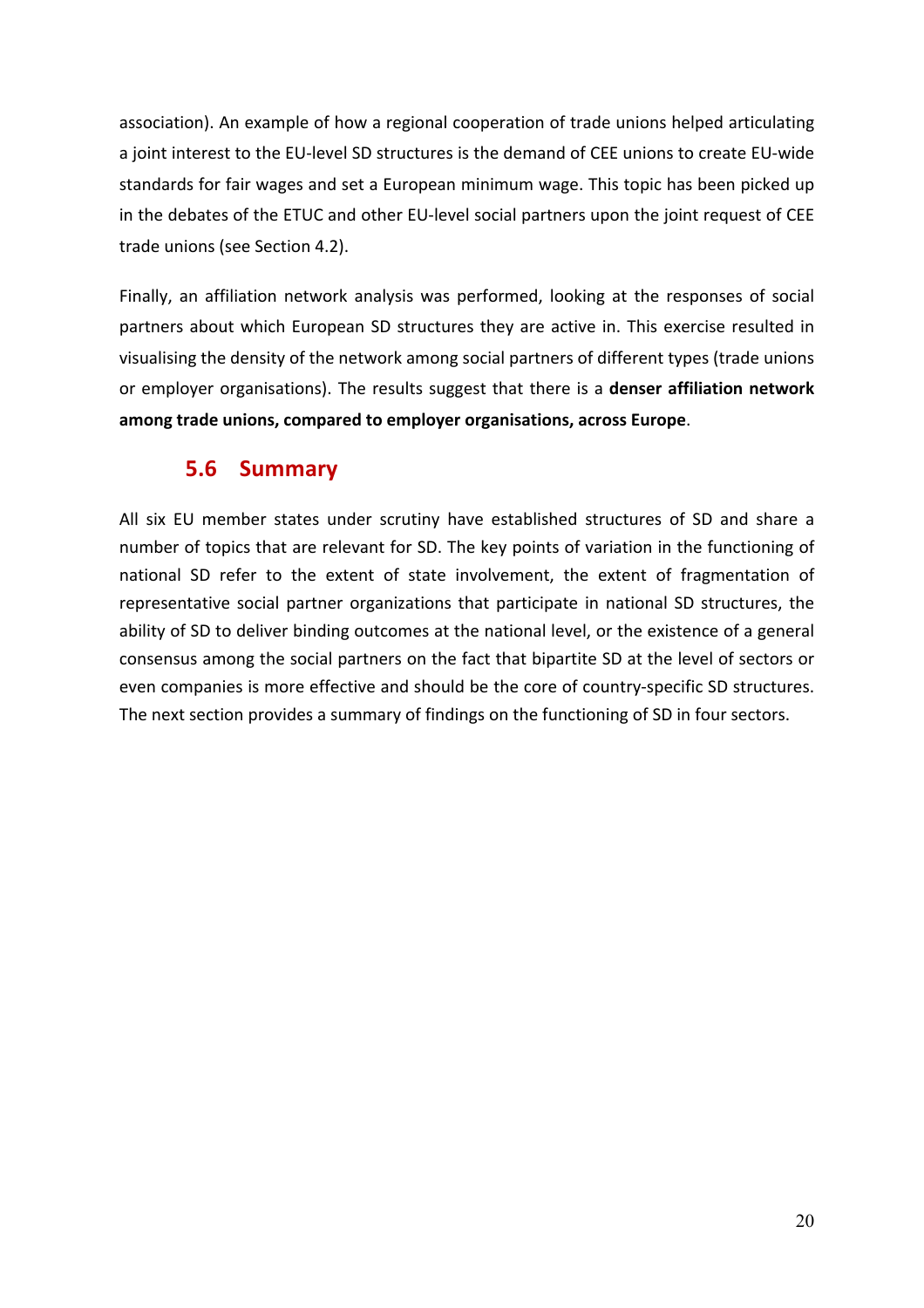#### **6. Social dialogue at the sectoral level: a four-sector comparison**

This section summarizes the most important findings from the EESDA project regarding the priorities and articulation of SD in particular sectors. A more detailed account of SD in each sector is included in the national reports written on behalf of each of the six countries studied.<sup>5</sup>

### **6.1 Commerce**

The project focused on SD effectiveness and articulation in the commerce/retail sector, with particular attention paid to the working conditions of sales agents. The findings show that the main topics that SD addresses in the commerce sector include low pay, wage increases, working conditions, working time and flexibility (e.g. Sunday work, night shifts), precarious employment contracts, training, skill development, the impact of digitalization and also health and safety issues. In addition, union recognition featured among priority topics in the commerce sector (see Table 3).

#### **Table 3 Social dialogue in the commerce sector in 6 countries**

Source: Findings from EESDA national reports

SD in the commerce sector is fairly established in most studied countries; however, in Estonia, Ireland and Slovakia, SD structures (including collective bargaining) are facing decentralization and the prevalence of company-level bargaining. In Ireland, there is no formal SD structure beyond company level in the commerce sector and unions are concerned about the lack of union recognition by some employers. In addition, the French social partners highlight their concern about the shift towards non-binding agreements in this

 $^5$  These reports are accessible at the EESDA project website: https://celsi.sk/en/projects/detail/28/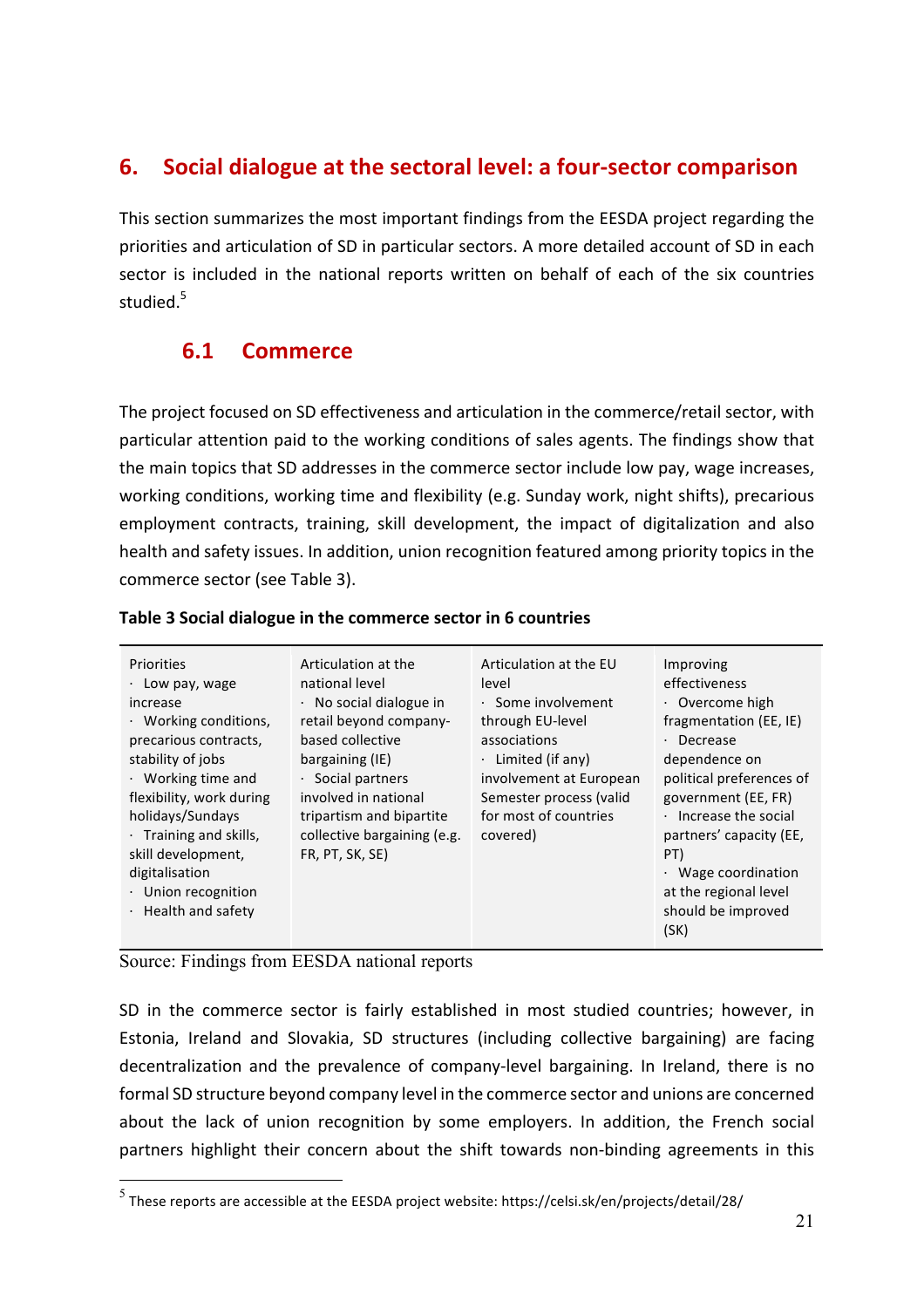sector. A similar observation holds for Slovakia, where, despite an established sector-wide collective bargaining, wage setting has been fully decentralized at the company level.

Articulation of sector-specific interests of social partners is generally carried out through bipartite SD in France, Portugal, Slovakia and Sweden. There is a low-to-moderate level of involvement of social partners in the commerce sector in the studied countries with relevant EU-level social partners in commerce (EuroCommerce and EPSU). Their involvement in the European Semester process is also limited.

Recommendations to improve the effectiveness of social dialogue in the commerce sector include overcoming the high fragmentation of social partners (e.g. Estonia, France and Ireland), decreasing the dependence of SD in the political preferences of the government (e.g. Estonia and France) and increasing the capacity of social partners to articulate their sectoral interests to national SD structures and to the ESSD (e.g. Estonia, Slovakia and Portugal). Slovak social partners also highlighted the need to improve wage coordination in the CEE region, which would increase the attractiveness of working in the sector and stimulate a more effective sectoral SD in the concerned countries.

#### **6.2 Construction**

The priorities in the construction sector revolve around health and safety, working conditions, social dumping, posting of workers, lack of skilled workers and attracting young workers to the sector (see Table 4). Sectoral SD structures for the construction sectors are successfully established and SD is practiced in all studied countries. There is a constructive sectoral SD in Ireland through Sectoral Employment Orders governing pay and working conditions, while in Sweden a cooperative and independent SD with direct access to policy making exists. In France, Portugal and Slovakia, the sectoral SD in construction functions well through bipartite and tripartite social dialogue structures.

|  |  |  |  | Table 4 Social dialogue in the construction sector in 6 countries |
|--|--|--|--|-------------------------------------------------------------------|
|--|--|--|--|-------------------------------------------------------------------|

| Priorities                 | Articulation at the national                                            | Articulation at the EU | Improving effectiveness            |
|----------------------------|-------------------------------------------------------------------------|------------------------|------------------------------------|
| $\cdot$ Health and safety, | level                                                                   | level                  | Better disseminate<br>$\sim 100$   |
| working conditions         | Constructive sectoral<br>$\mathbf{A} = \mathbf{0} \times \mathbf{0}$    | Lack of involvement in | social dialogue outcomes           |
| Social dumping,            | social dialogue (IE)                                                    | the European Semester  | and ensure enforcement             |
| posting of workers,        | Cooperative<br>and                                                      | for<br>(valid<br>most  | (FR, IE)                           |
| migration                  | independent<br>social                                                   | countries)             | Strengthen<br><b>All Contracts</b> |
| Lack of skilled            | dialogue with direct access                                             | · Active in EU-level   | involvement of sectoral            |
| workers                    | to policy making (SE) social dialogue (FR, PT, partners in the national |                        |                                    |
| $\cdot$ Negative image of  | · Well-functioning sectoral                                             | SE, SK)                | sectoral tripartism (PT,           |
| the sector, attracting     | bipartism and tripartism                                                | Polarized opinions on  | SK)                                |
| young workers to the       | with policy influence (FR,                                              | posting workers and    | $\epsilon$ .<br>Scepticism on top- |
| sector                     | EE, PT, SK)                                                             | bogus self-employment  | down involvement of the            |
|                            |                                                                         | (FR, IE, SE)           | EU (SE)                            |
|                            |                                                                         |                        |                                    |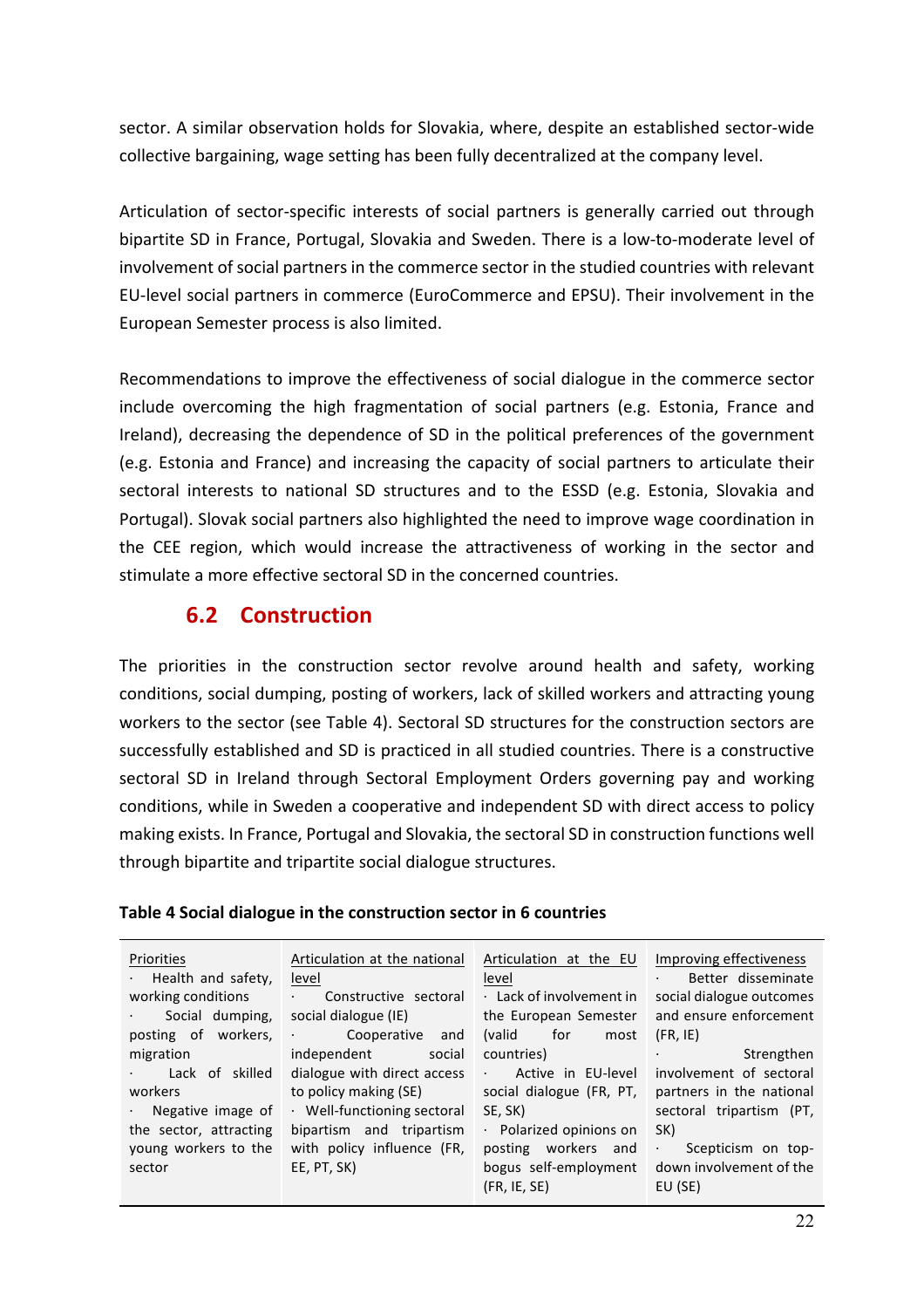#### Source: Findings from EESDA national reports

The fragmentation of actors in the construction sector is not that pronounced as in the commerce or healthcare sectors. In addition, most social partners in the construction sector in the studied countries are associated with relevant EU-level organisations (the European Federation of Building and Woodworkers, EFBBW on the unions' side and the European Construction Industry Federation, FIEC) and most of these social partners appear actively involved in ESSD meetings. Nevertheless, the Swedish social partners in construction are sceptical about the top-down SD articulation from the European to the national level. Moreover, the involvement of the construction sector's social partners in the European Semester process is limited, similar to the commerce sector. The Portuguese and Slovak social partners in construction assert that articulation to/from the European level is sometimes easier than between national and sectoral levels, since the former is often nonbinding.

Recommendations to improve the effectiveness of sectoral SD in the construction sector include a better articulation of SD outcomes at the regional and company-level, ensuring the enforcement of these outcomes in actual workplaces  $-$  construction sites (e.g. France, Ireland and Slovakia) and strengthening the involvement of sectoral social partners in the national tripartite social dialogue structures (e.g. Portugal). Estonia resembles a country with a highly decentralized SD structure in the construction sector. In order to improve the effectiveness of SD and its articulation, there is a need to strengthen the sectoral trade union structure and its capacity to negotiate SD outcomes.

#### **6.3 Education**

The specificity of the education sector is that it tends to be part of the public sector, which influences the actors, SD structures and outcomes. Moreover, SD topics in this sector are more nationally specific than in sectors exposed to market competition, e.g., commerce. Finally, the project's focus on teachers suggests that the employment structure in the sector is highly homogenous and therefore it may be easier to articulate the interests of a homogenous group of workers compared to sectors with more diverse workforce structures. The main priorities in the education sector include working conditions and time, stress at work, pay levels, recruitment and retention of teachers, job security, ageing workforce, attractiveness of the teaching profession, digitalisation and reforms to increase the quality of education (see Table 5).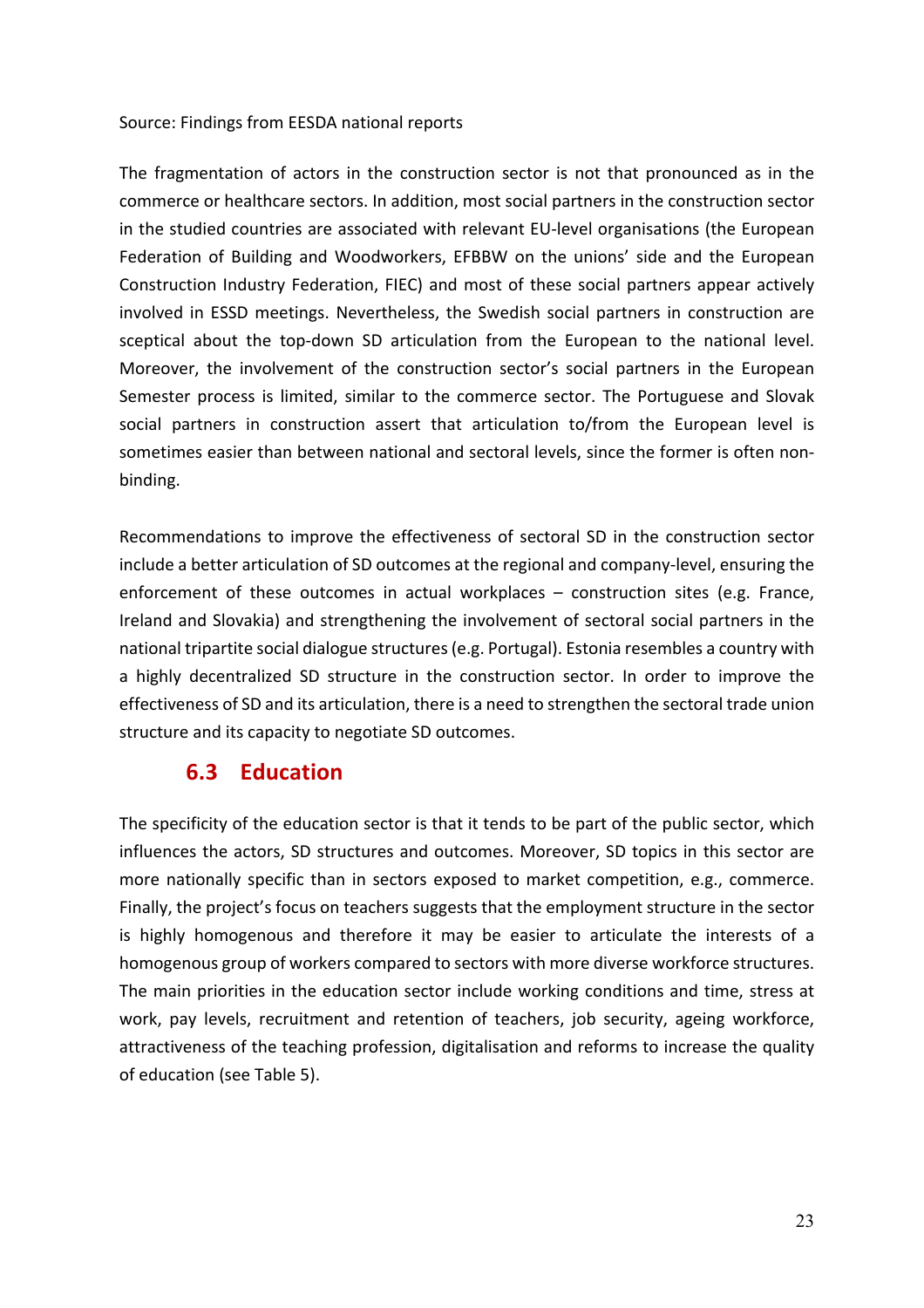| Priorities                                                                                        | Articulation at the national                                                                                                                                                                                                     | Articulation at the EU                                                                                                                                                                                   | Improving effectiveness                                                                                       |
|---------------------------------------------------------------------------------------------------|----------------------------------------------------------------------------------------------------------------------------------------------------------------------------------------------------------------------------------|----------------------------------------------------------------------------------------------------------------------------------------------------------------------------------------------------------|---------------------------------------------------------------------------------------------------------------|
| · Working conditions                                                                              | level                                                                                                                                                                                                                            | level                                                                                                                                                                                                    | Challenges due to                                                                                             |
| and time, stress at<br>work<br>Pay restoration<br>after the crisis                                | · Relatively successful<br>social dialogue with more<br>discussion and the control of the control of the control of the control of the control of the control of the c<br>and<br>consultation leading<br>(sometimes) to concrete | . Strong interaction<br>and involvement with<br>EU-level, and the set of the set of the set of the set of the set of the set of the set of the set o<br>e.g.<br>transposition of<br>Europe2020<br>agenda | political influence (EE, FR)<br>· Strengthen social<br>dialogue<br>institutionalisation (IE, PT)              |
| Recruitment and                                                                                   | outcomes (EE, FR, IE, PT,                                                                                                                                                                                                        | (EE, IE, FR, PT)                                                                                                                                                                                         | Importance of EU-level                                                                                        |
| retention of teachers                                                                             | SE)                                                                                                                                                                                                                              | Cooperation between                                                                                                                                                                                      | association affiliations (PT)                                                                                 |
| · Job security,                                                                                   | Part of public sector                                                                                                                                                                                                            | the sectoral and cross-                                                                                                                                                                                  | · Prioritize national and                                                                                     |
| temporary jobs                                                                                    | social dialogue, but recent                                                                                                                                                                                                      | sectoral European                                                                                                                                                                                        | local level of social dialogue                                                                                |
| · Ageing workforce                                                                                | fragmentation of unions                                                                                                                                                                                                          | social dialogue valued,                                                                                                                                                                                  | in education (SE)                                                                                             |
| Digitalisation,<br><b>Contract Contract</b><br>reforms to increase<br>the quality of<br>education | and emergence of non-<br>union actors gaining<br><b>Contract Contract</b><br>influence (SK)                                                                                                                                      | but emphasise<br>education as a domain<br>of national competence<br>(SE, SK)                                                                                                                             | • More proactivity by social<br>partners taking initiatives<br>disseminate<br>its<br>and<br>outcomes (EE, SK) |

#### **Table 5 Social dialogue in the education sector in 6 countries**

Source: Findings from EESDA national reports.

The findings of EESDA sectoral case studies in 6 countries point to relatively successful SD with information and consultations processes, often leading to specific outcomes (e.g. Estonia, France, Ireland, Portugal and Sweden). In Slovakia, there has been a recent fragmentation of unions and the emergence of non-union actors gaining influence in the education sector through individual lobbying activities. The divide between traditional and new actors poses challenges for SD effectiveness. In France, while the frequency of SD consultations has increased, social partners are concerned with the character of these there are fewer negotiations taking place compared to before.

There is generally strong interaction and involvement of the countries' social partners in the education sector with the EU-level organizations (e.g., the European Trade Union Committee for Education, ETUCE). The transposition of the Europe 2020 agenda is also perceived positively in most of the studied countries (e.g. Estonia, France, Ireland and Portugal). While the cooperation between sectoral and cross-sectoral European SD is valued, there is also an emphasis by some social partners that the education sector remains a domain of national competence (e.g. France, Slovakia and Sweden).

Recommendations to improve the effectiveness of SD in the education sector include overcoming challenges from strong political influences (e.g. Estonia and France), strengthening social dialogue institutionalisation (e.g. Ireland and Portugal), prioritising national and local levels of SD in education (e.g. Sweden) and the need for more proactivity and cooperation of fragmented social partners (Slovakia), as well as articulating SD outcomes to particular workplaces and towards the national level of SD (e.g. Estonia and Slovakia).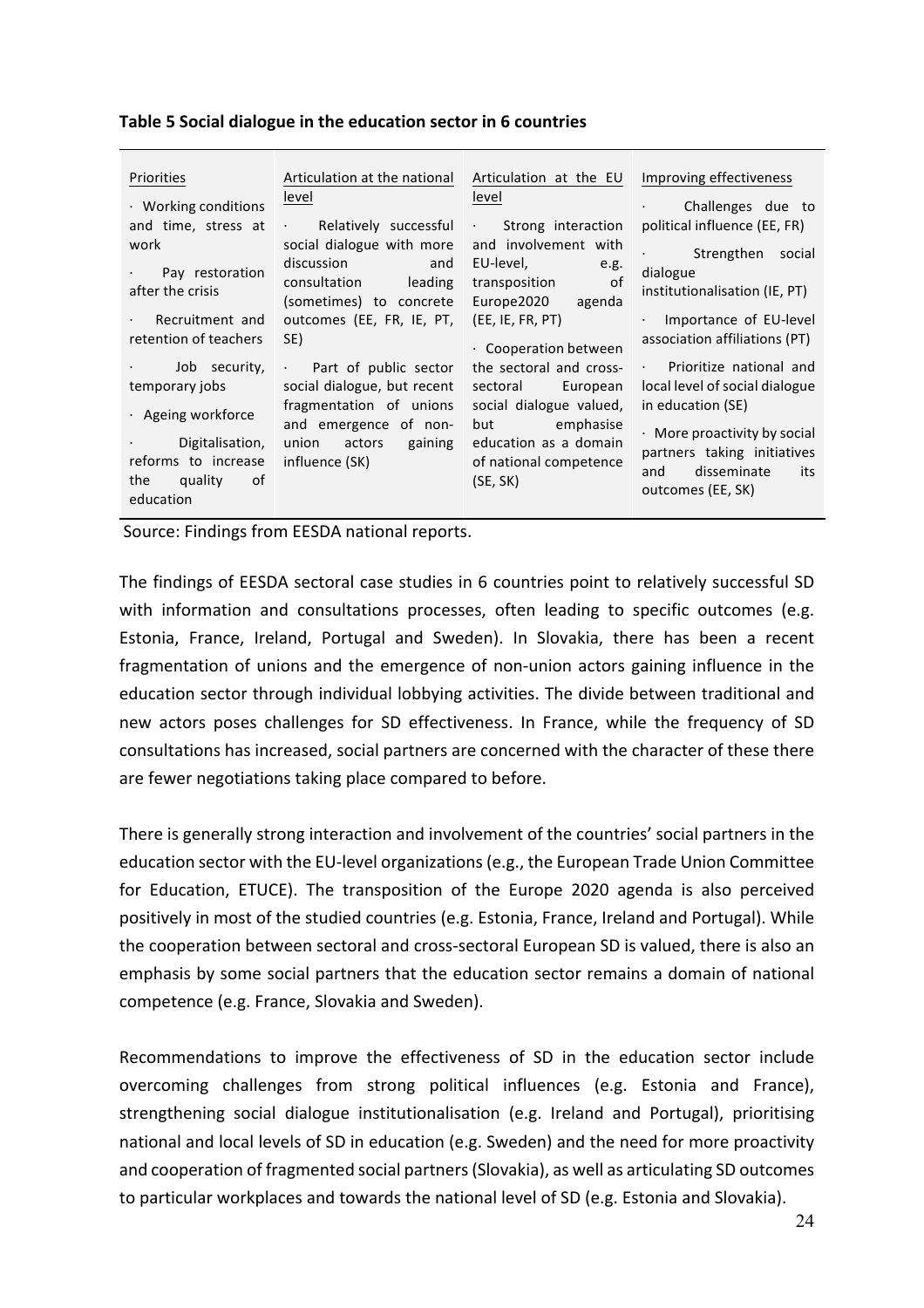### **6.4 Healthcare**

In a number of EU member states, healthcare has been exposed to austerity measures and reforms following the new public management principles. This has also put sectoral SD under pressure to deliver outcomes after budget cuts in the sector. Nevertheless, SD in this sector is strongly established and healthcare belongs to one of the best organized sectors within European economies. It also demonstrates high bargaining coverage, reaching almost 100% of workers covered by sectoral collective agreements in many EU member states (Eurofound 2020). 

The main priorities of social partners in the healthcare sector include wage increases, career progression, working time (e.g. night shifts), labour and skill shortages, training, lifelong learning, ageing workforce, health and safety, well-being at work and gender equality (see Table 6).

| Priorities                | Articulation at the national                       | Articulation at the EU        | Improving effectiveness         |
|---------------------------|----------------------------------------------------|-------------------------------|---------------------------------|
| $\cdot$ Wages and career  | level                                              | level                         | $\cdot$ Strengthening the local |
| progression               | Direct access to national                          | Provides                      | unions<br>and                   |
| Working time,             | dialogue<br>with<br>social                         | for<br>opportunities          | confederations, improve         |
| night shifts              | channels<br>various<br>of.                         | information<br>and            | capacity building, greater      |
| Labour/skill              | articulation, but criticised                       | consultation at the EU        | political stability and closer  |
| shortages, training       | for being under political                          | level (IE, FR), but face      | interaction between social      |
| and lifelong learning     | control (FR, IE, SK)                               | constraints<br>capacity       | the<br>partners<br>and          |
| · Ageing workforce        | National collective<br>$\mathbf{r} = \mathbf{r}$ . | (EE, PT, SK)                  | government (EE, IE, SK)         |
| $\cdot$ Health and safety | agreements<br>more                                 | EU-level<br>binding<br>$\sim$ | Facilitate<br>$\bullet$<br>more |
| $\cdot$ Gender equality   | common in public than in                           | viewed<br>outcomes            | cooperation<br>between          |
|                           | private healthcare in SE as                        | positively<br>because         | various<br>occupational         |
|                           | opposed to PT, where the                           | regulations<br>those          | in healthcare,<br>groups        |
|                           | State decides all in public                        | already covered in the        | greater cohesion in policy      |
|                           | sector                                             | national legislation (SE)     | positions (FR, IE, PT)          |
|                           |                                                    |                               |                                 |

#### **Table 6 Social dialogue in the healthcare sector in 6 countries**

Source: Findings from EESDA national reports

The findings point to a generally well-functioning sectoral SD, which is however subject to strong political influence from the government (e.g. France, Ireland and Portugal). The role of the state for SD in the healthcare sector is also important in Slovakia; however, in not via direct intervention, but via implementation of legislative measures on such topics that were previously subject to collective bargaining (e.g., wage stipulations via law and pay increases for night shifts and holiday work). This trend creates an opportunity for social partners to articulate their interests to the national legislation directly via lobbying and other forms of action beyond the scope of SD. In fact, such action, including protests and the resignation campaigns of healthcare professionals, has been more effective in terms of yielding binding outcomes since 2011 than sectoral SD and collective bargaining. While the outcomes have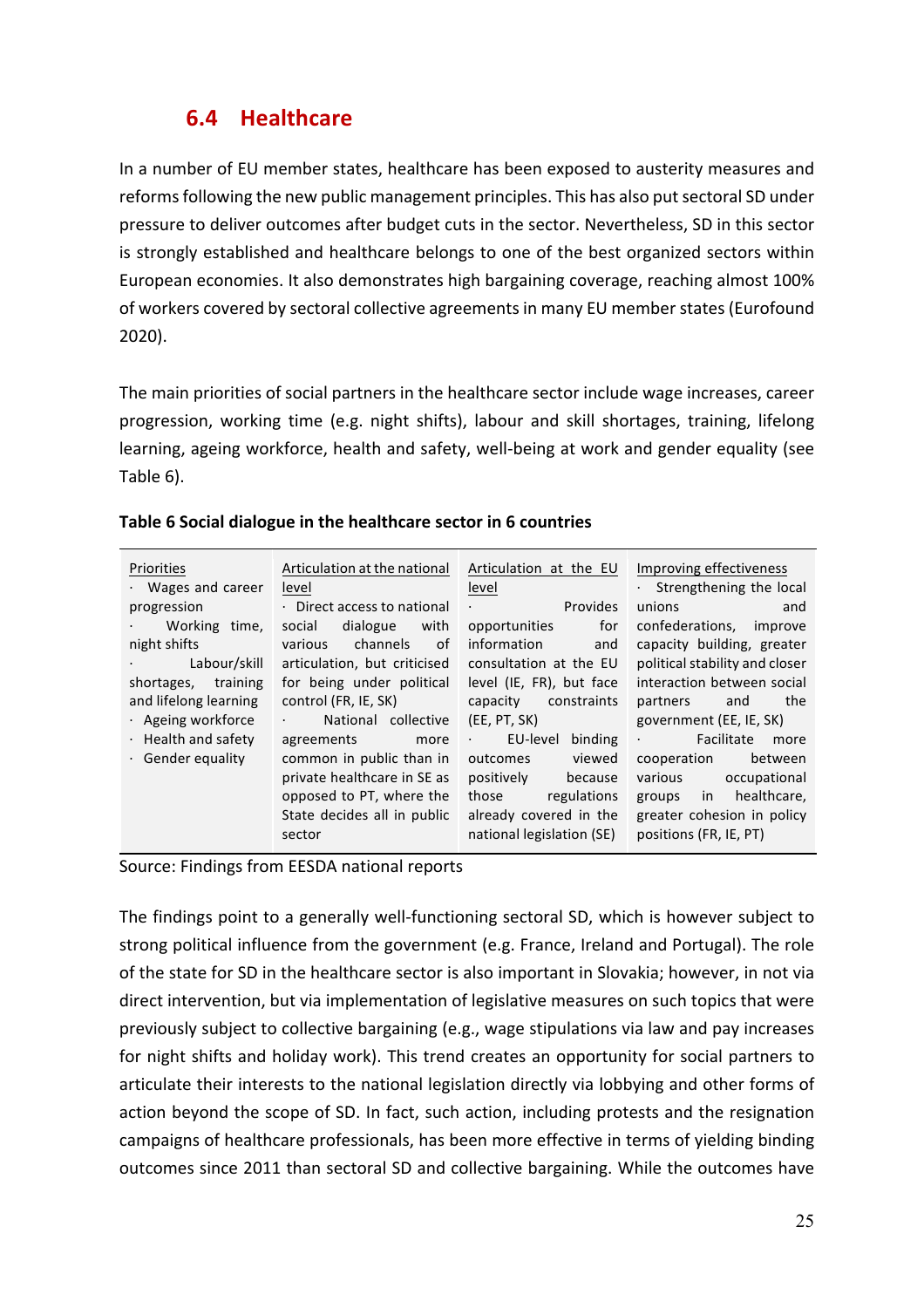been achieved, the methods of their achievement did not involve SD and therefore this trend poses important challenges for the future of SD in the sector.

In Estonia, healthcare social partners succeeded in actively articulating their wage increase demands at the national level. In Portugal, SD in private healthcare is considered more effective than in the public healthcare, because in the latter, the government's influence and discretion over the outcomes is stronger. Sectoral collective agreements are more common in the public than in the private healthcare sector in Sweden. Some government intervention in the healthcare sector has also been recorded in Sweden, which is a country where SD is normally independent from direct state control.

The articulation of healthcare priorities to the EU-level SD structures is considered important by social partners (e.g. from France and Ireland), as it can provide opportunities for information exchange and consultation with EU-level social partners (e.g., EPSU and HOSPEEM) as well as with the European institutions. In addition, the project findings reveal that social partners in the healthcare sector expect EU-level organizations to support them in their domestic agendas and power resources via top-down articulation of SD.

Some social partners face capacity constraints to engage more extensively in EU-level SSD (e.g. Estonia, Portugal and Slovakia) or lack strong sectoral social partners whatsoever. Swedish social partners view binding SD outcomes articulated from the EU-level positively: even though those regulations are already covered in the Swedish national legislation, binding outcomes among EU-level social partners (e.g., an Autonomous agreement or an EC directive) can lead to an upward convergence across the EU.

Recommendations to improve the effectiveness of SD in the healthcare sector include capacity building among local unions and employers' associations, achieving a greater political stability and less political influence on SD processes and outcomes, and closer interactions between social partners (e.g. Estonia, Ireland and Slovakia) to overcome their fragmentation. Social partners from France, Ireland and Portugal highlight the need to facilitate more cooperation between various occupational groups in healthcare as well as aiming for greater cohesion in policy positions.

### **6.5 Summary of sectoral findings**

The above presented findings demonstrate that sectoral SD enjoys stable structures and a vital functioning in all studied member states. Differences across sectors derive from the extent to which certain sectors are exposed to international competition and market pressures (i.e., commerce), to what extent they are part of the broader public sector that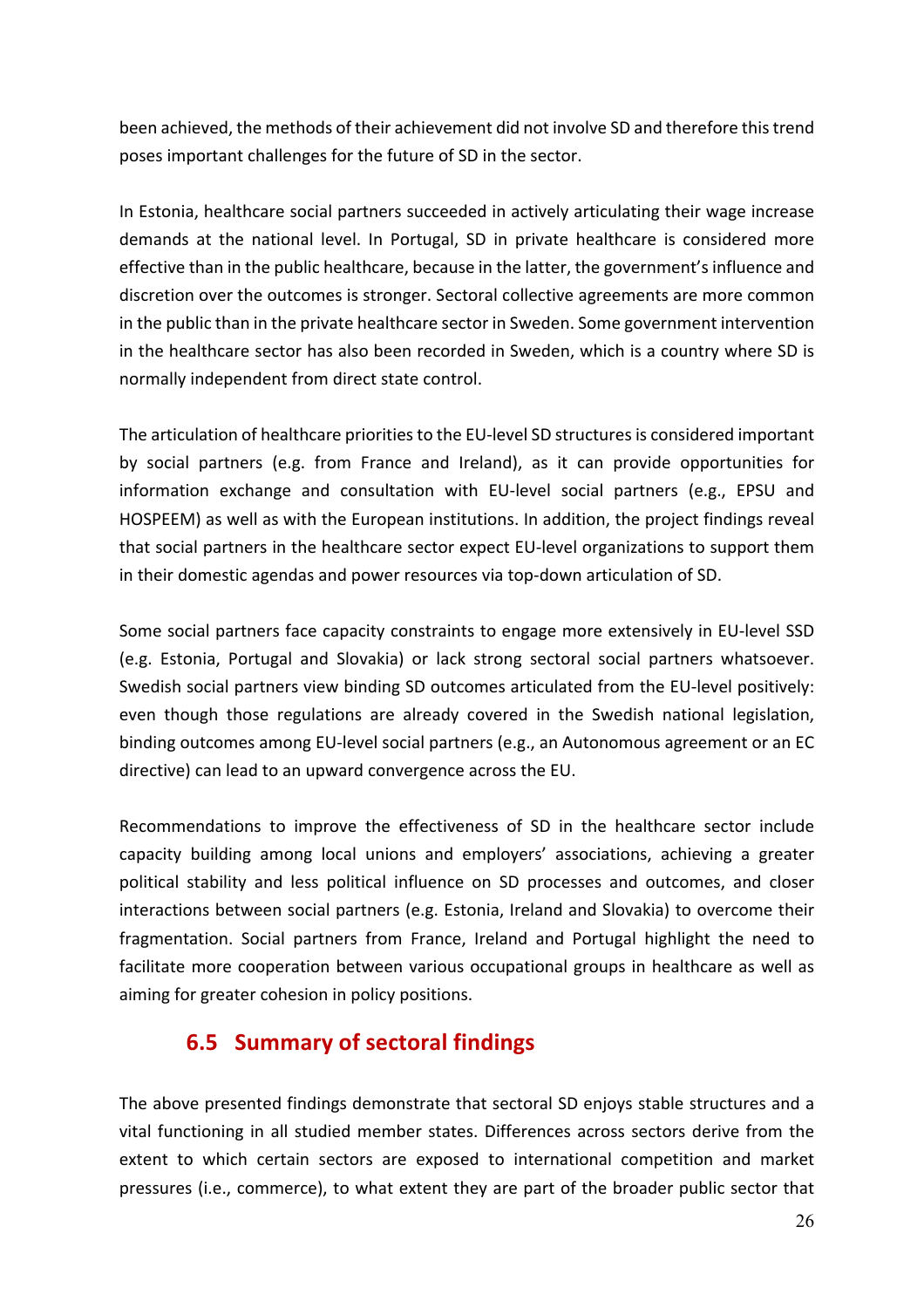was exposed to post-crisis austerity measures and a stronger state control over SD (i.e., education and healthcare), and the extent of SD/bargaining decentralization at the company level (commerce). From the studied sectors, construction shows the least fragmented and most stable sectoral SD occurring in both bipartite and tripartite forms in the studied country. In contrast, the fragmentation of actors and the lack of their capacities for SD has been documented to some extent in the education, commerce and healthcare sectors. Despite the diversity of topics prioritized in each of the four sectors, EU-level SSD seems to be responsive to bottom-up articulation of these topics to the EU-level SD. This is the focus of the next section.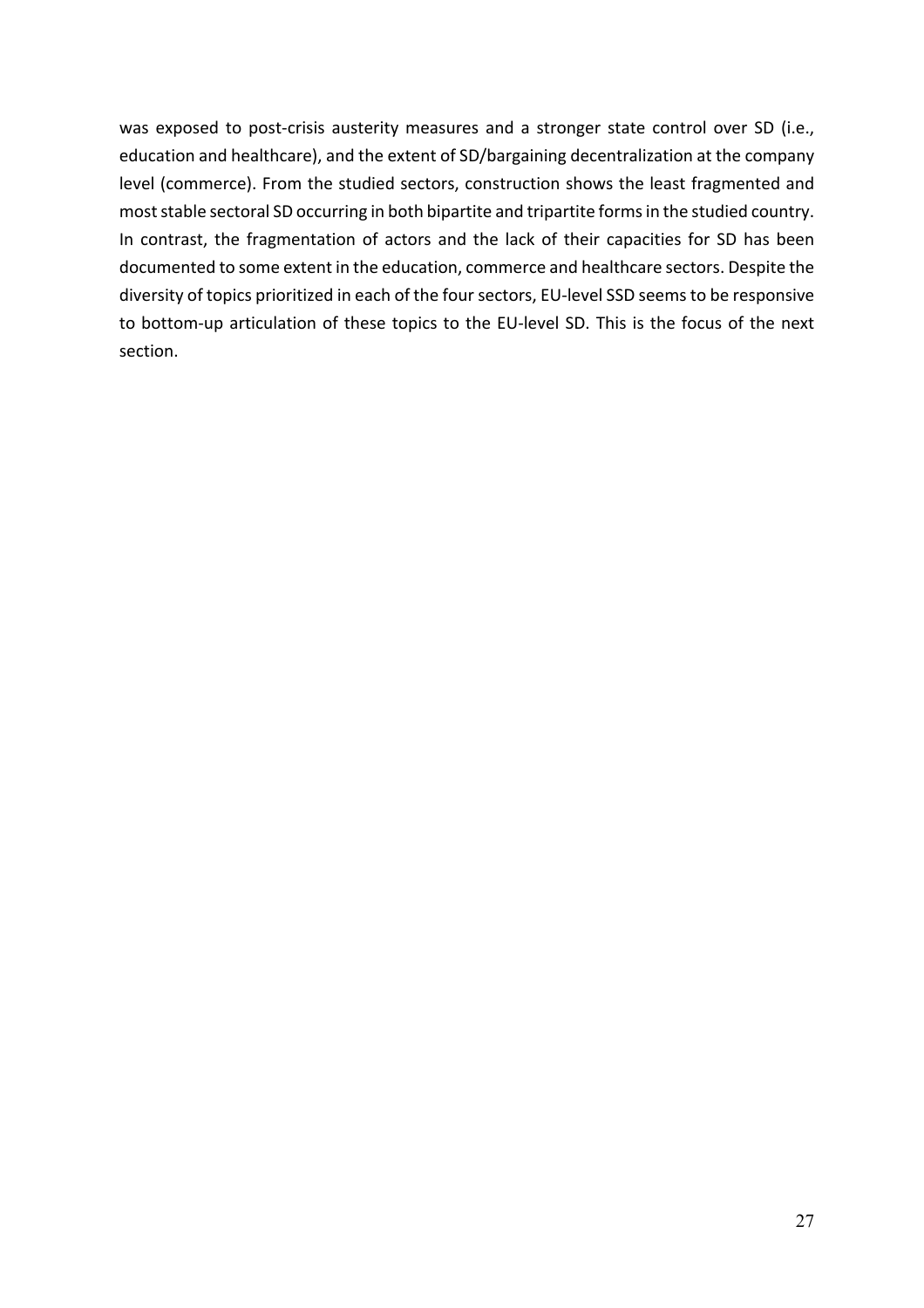### **7. Articulation of social dialogue and its effectiveness**

To recall, **SD articulation** then refers to ways in which decisions, outcomes and actors' positions at one level of SD influence the decisions, outcomes and positions of actors at other levels of SD. An **effective SD articulation** then refers to the action at one level of SD as a consequence of action at another level of SD (Kahancová et al. 2019). This section summarizes the EESDA project findings on articulation between the national and the EU-level SD, and between sectoral SD located in six member states and the EU-level sectoral social dialogue structures.

## **7.1 Articulation between national and EU-level social dialogue**

The project revealed that national social partners perceive their involvement in EU-level SD structures in general as important and positive. Out of the 118 trade unions and employers' associations responding to the EESDA survey, 96 participate in at least one committee within EU-level SD structures. For those organizations that do not participate in EU-level social dialogue structures, the **lack of financial resources** and **capacity constraints** were the most frequently reported reasons for non-participation.

Both trade unions and employers' associations generally indicated that there is sufficient opportunity to initiate a discussion in EU-level social dialogue. This means that SD articulation is effective in a **vertical bottom up perspective** (transposing topics from the national to the EU-level SD), and also in a horizontal perspective where the agendas of various EU-level SD committees are reasonably aligned (see Figure 2). In contrast, effectiveness should be increased in the **vertical top-down articulation of SD** (transposing topics from the EU-level social dialogue to national or sector level social dialogue structures in EU member states). In this regard, national social partners expect support from EU-level social partners in national **policy influence** and collective bargaining in their home countries.

Challenges identified in relation to better articulation between the national and the EU-level SD include the need for capacity building of national-level social partners. While capacity building is a topic of interest to EU-level social partners, the lack of capacity of some countries to provide representation appears to lead to lower chances of the topics or issues relevant for those particular actors to be covered within EU-level SD structures, which weakens the vertical SD articulation from national to EU-level SD. In the view of EU-level social partners, an **increase in funding** would help in raising **awareness beyond national also at local levels** and would allow a more effective bottom-up SD articulation to the EU level.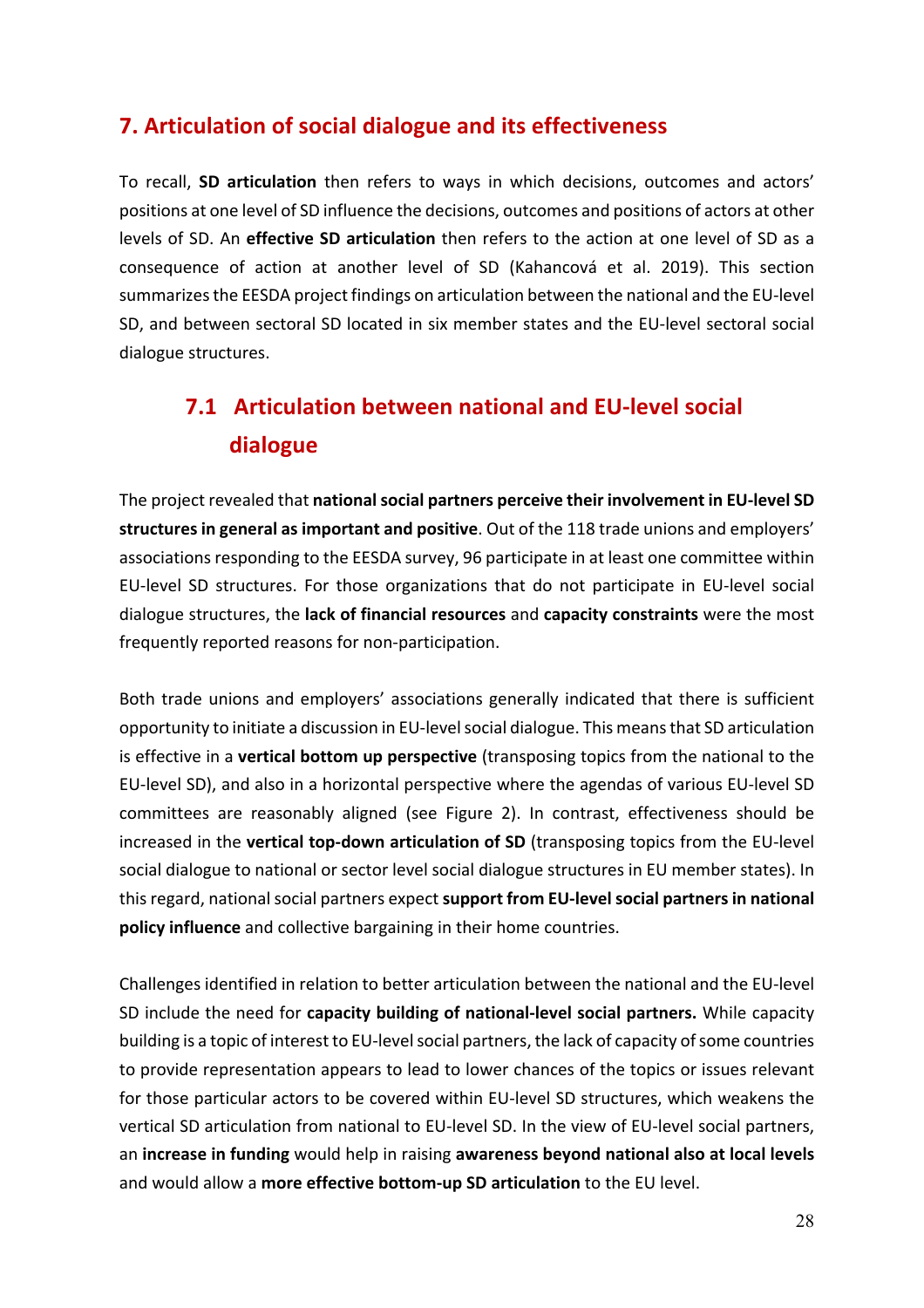#### **Figure 2 Areas of improvement for a more effective EU-level SD (views of national social partners)**



Note: ESDCs refer to European Social Dialogue Committees (bipartite, tripartite, sectoral) Source: EESDA survey among national social partners in 27 EU member states

In order to **increase the effectiveness of EU-level SD**, improvements can be made in the depth of social dialogue (more actual negotiation instead of information exchange, explicitly desired by social partners in European Semester negotiations), the articulation of outcomes of EU-level SD to national-level SD structures, and in the procedures of implementing the outcomes of EU-level social dialogue. In particular, national social partners wish to increase awareness among national social partners about the **European Semester** processes. They also call for greater involvement of national social partners in the European Semester, moving from information exchange to consultation (or even negotiation).

## **7.2** Articulation between sectoral social dialogue in 6 EU **members states and ESSD committees**

The project uncovered sectoral specificities in the articulation of SD between sectoral social partners in 6 EU member states and social partners involved in ESSD committees. The key findings are summarized in this section.

In the **commerce sector**, there is a low-to-moderate level of involvement of national social partners with EU-level associations across the studied countries. The involvement of sectoral social partners in commerce in the European Semester process is also limited for all countries. Recommendations to improve the effectiveness of SD articulation in the commerce sector include overcoming the high fragmentation of social partners (e.g. Estonia, France and Ireland), decreasing the political dependence of SD (e.g. Estonia and France) and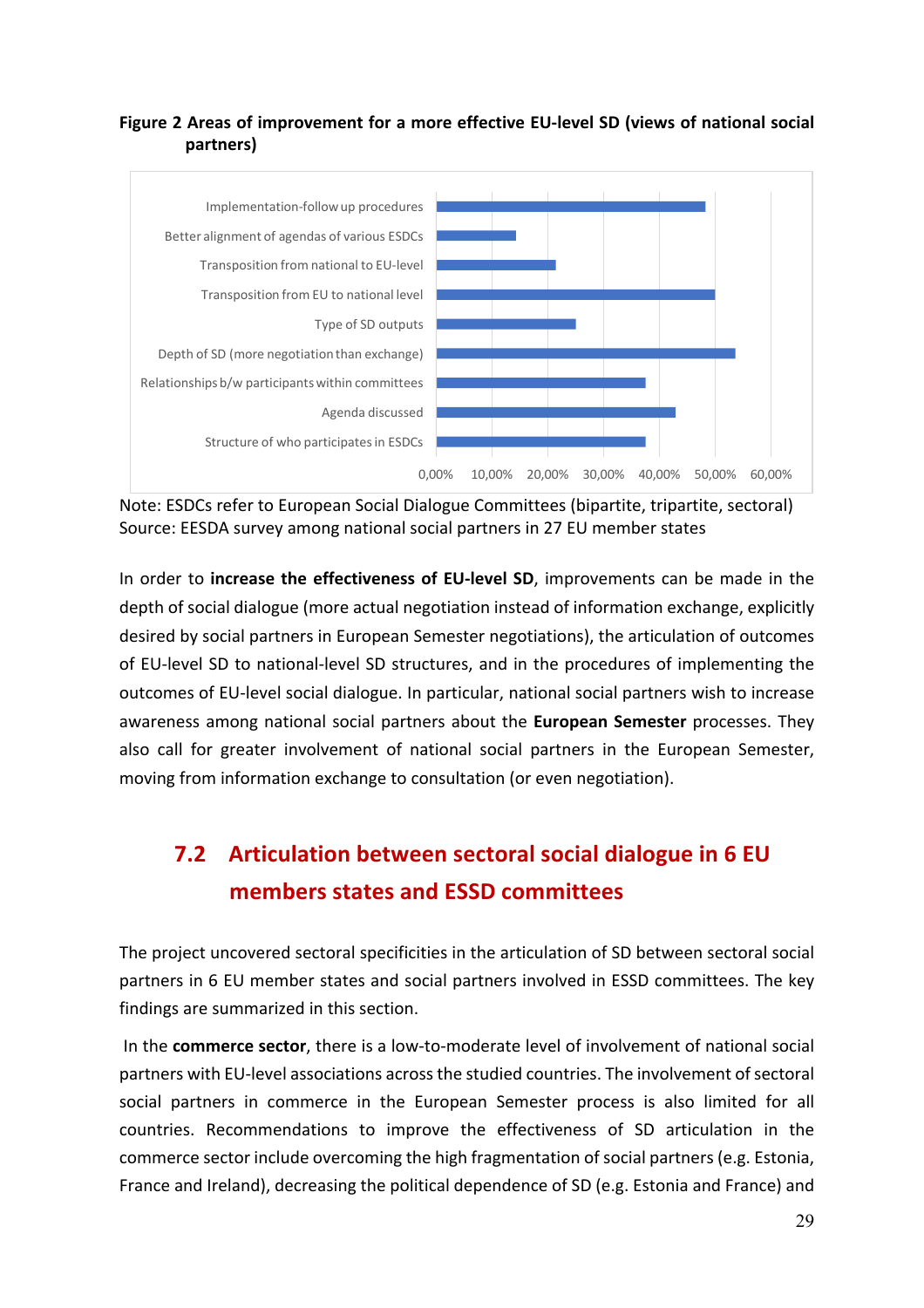increasing the capacity of social partners to engage more actively in the EU-level SD structures (e.g. Estonia, Slovakia and Portugal). Slovak social partners also highlighted the need to improve wage coordination in a regional perspective to achieve greater effectiveness in SD articulation.

In the **construction sector**, most social partners in the 6 studied countries are associated with EU-level social partner organisations; and most of these national social partners appear actively involved in ESSD meetings. Still, the Swedish social partners expressed scepticism about the top-down articulation of priorities within the ESSD to the sectoral SD in Sweden. In addition, similarly to other sectors, the involvement of the construction sector social partners in the European Semester process is limited. The Slovak and Portuguese social partners assert that articulation to/from the EU-level is sometimes easier than between the national and sectoral levels, since the former is often non-binding and not exposed to political pressures and diverse interests within a national context. Recommendations to improve the effectiveness of SD articulation in the construction sector include better dissemination of SD outcomes at lower levels (e.g. regional or company-level), ensuring enforcement in construction sites (e.g. France and Ireland) and strengthening the involvement of sectoral social partners in the national tripartite SD structures (e.g. Portugal and Slovakia). In Estonia, where SD is highly decentralized, prior to improving the effectiveness of SD articulation there is a need for strengthening the sector-level SD in general. 

In the **education sector**, there is generally strong interaction and involvement of national social partners in respective EU-level social partner organizations. The transposition of the Europe 2020 agenda is also perceived positively in most of the countries covered in EESDA (especially in Estonia, France, Ireland and Portugal). While the cooperation between sectoral and cross-sectoral EU SD is valued, social partners from France, Slovakia and Sweden emphasized that the education sector remains a domain of national competence. Recommendations to improve the effectiveness of SD articulation in the education sector include overcoming challenges deriving from strong political influence on the sector (e.g. Estonia and France), overcoming fragmentation of sectoral actors (e.g., Slovakia), strengthening the institutionalization of sectoral SD in education (e.g. Ireland and Portugal), prioritising national and local levels of SD in education (e.g. Sweden) and the need for more proactivity by social partners taking initiatives and advertising their outcomes (e.g. Estonia and Slovakia).

Finally, bottom-up articulation in the **healthcare sector** is considered important by social partners (e.g. from France and Ireland), as it can provide opportunities for information exchange and consultation with EU-level social partners as well as with the European institutions. However, the healthcare sectors of some countries face fragmentation in sectoral social partners and in turn lack of cooperation among social partners and/or capacity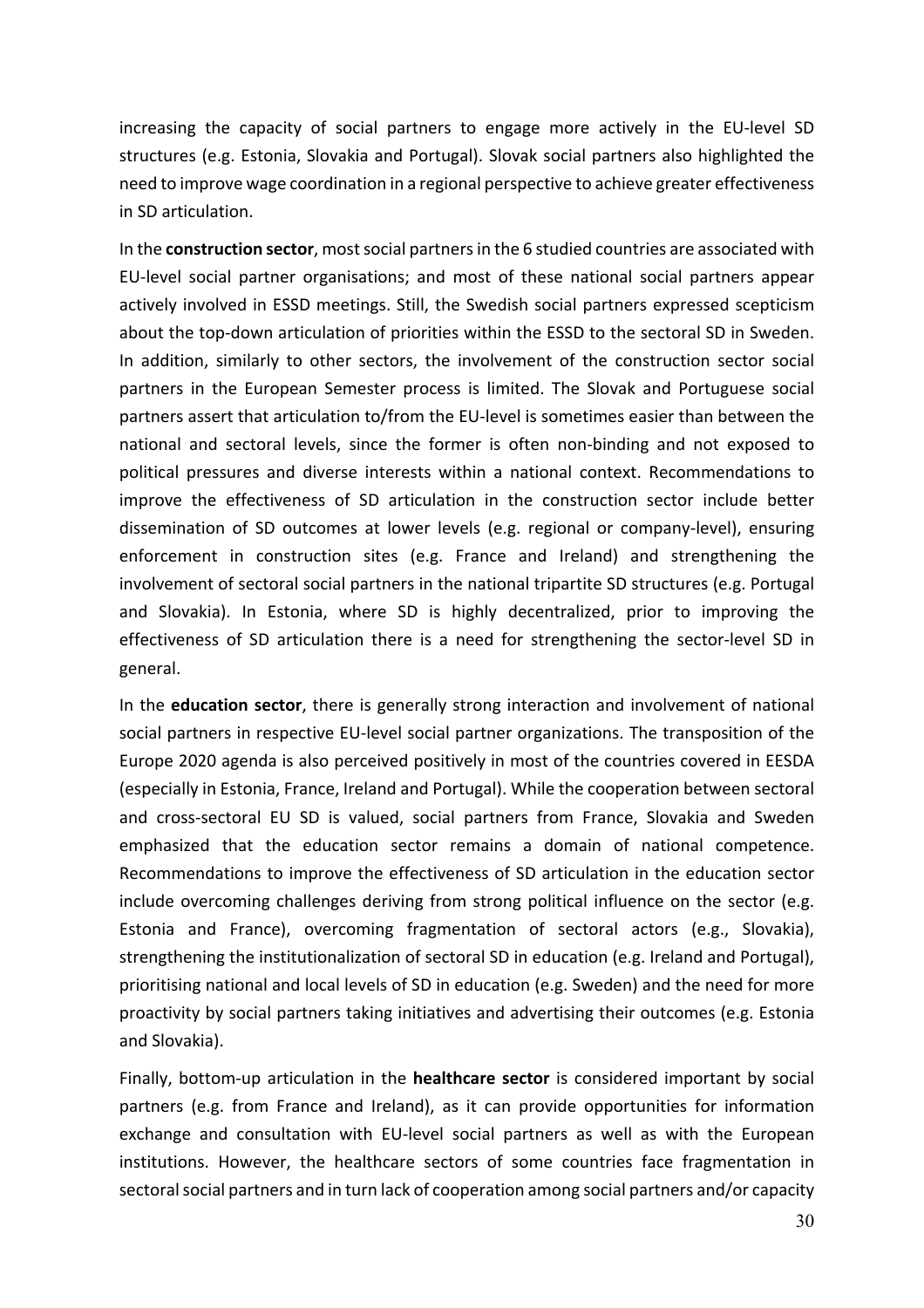constraints to engage further in ESSD in the healthcare sector (e.g. Estonia, Ireland, Portugal and Slovakia). Swedish social partners view EU-level binding SD outcomes positively (even though those regulations are already covered in their national legislation), since they can lead to an upward convergence across Europe. Recommendations to improve the effectiveness of SD articulation in healthcare include strengthening the capacities and cooperation between local unions and employers' associations in healthcare/hospitals and achieving greater political stability and closer interactions between social partners. Social partners from France, Ireland and Portugal highlight the need to facilitate more cooperation between various occupational groups in healthcare as well as aiming for greater cohesion in policy positions.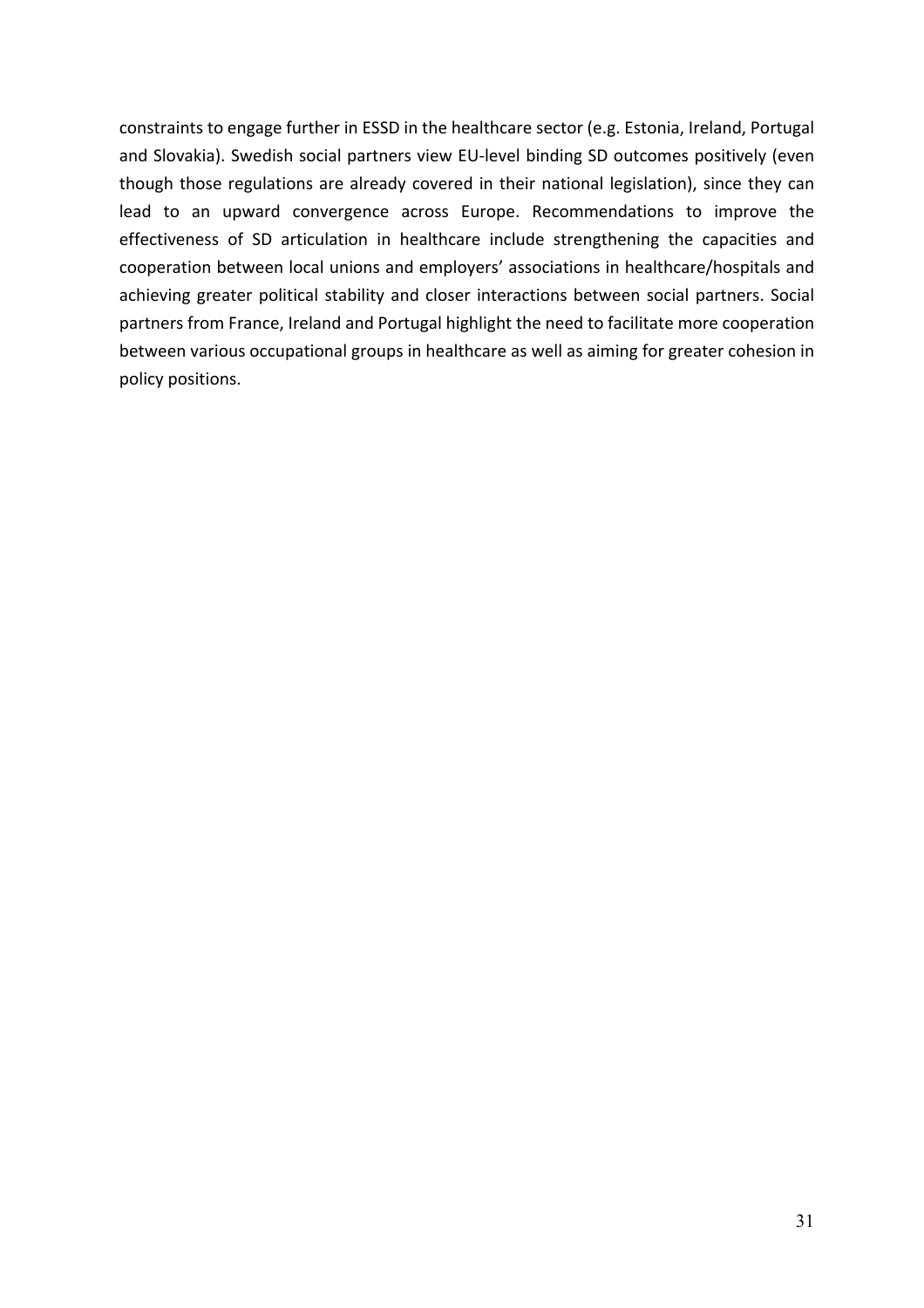#### **8. Conclusions**

This report summarizes the main findings from different data collection methods within the EESDA project. The analysis is based on a conceptual framework of multi-level governance, that allows for acknowledging the relational perspective among actors in different SD structures and layers.

The findings show that SD at the European, national and sector levels bring together **diverse** actors from diverse country-specific traditions of SD. This diversity has increased further with the enlargement of the EU since 2014. Diversity is acknowledged to enrich SD in Europe, because bringing in new perspectives and priorities in the topics addressed via SD. Coupled with the diversity across Member States, the differences in priorities across sectors adds another layer of complexity to SD in the EU. Sectoral SD seems to be the most effective from the studied SD layers and articulation channels. However, diversity also poses new challenges to SD effectiveness, mainly because negotiating outcomes among a diverse set of stakeholders with diverse interests can take longer or may not produce a consensus at all.

The recent push by the European Commission to involve social partners in social governance and policy making across the EU through their participation in the **European Semester** process is generally welcomed by social partners, as it provides an opportunity for social partners to play a role in defining national reform programmes. However, the EESDA findings suggest that the involvement of national and sectoral social partners in this process remains limited (despite sector-specific recommendations provided to most EU member states via the European Semester). A deeper engagement of social partners in the European Semester process is an avenue that needs further strengthening in the future.

In a similar vein, there is also a general perception among social partners that the **EU-level SD** is increasingly characterized by information as well as information sharing at various conferences, workshops and joint projects. This trend does not necessarily translate into more negotiations or agreements arising out of SD.

Similarly, the European Pillar of Social Rights encourages the **autonomy and right to collective action of social partners**, so they could be part of the design of employment and social policies. While the proclamation of the Pillar is seen as a positive development by most of social partners, some are also sceptical about its implementation at the national level due to its soft nature.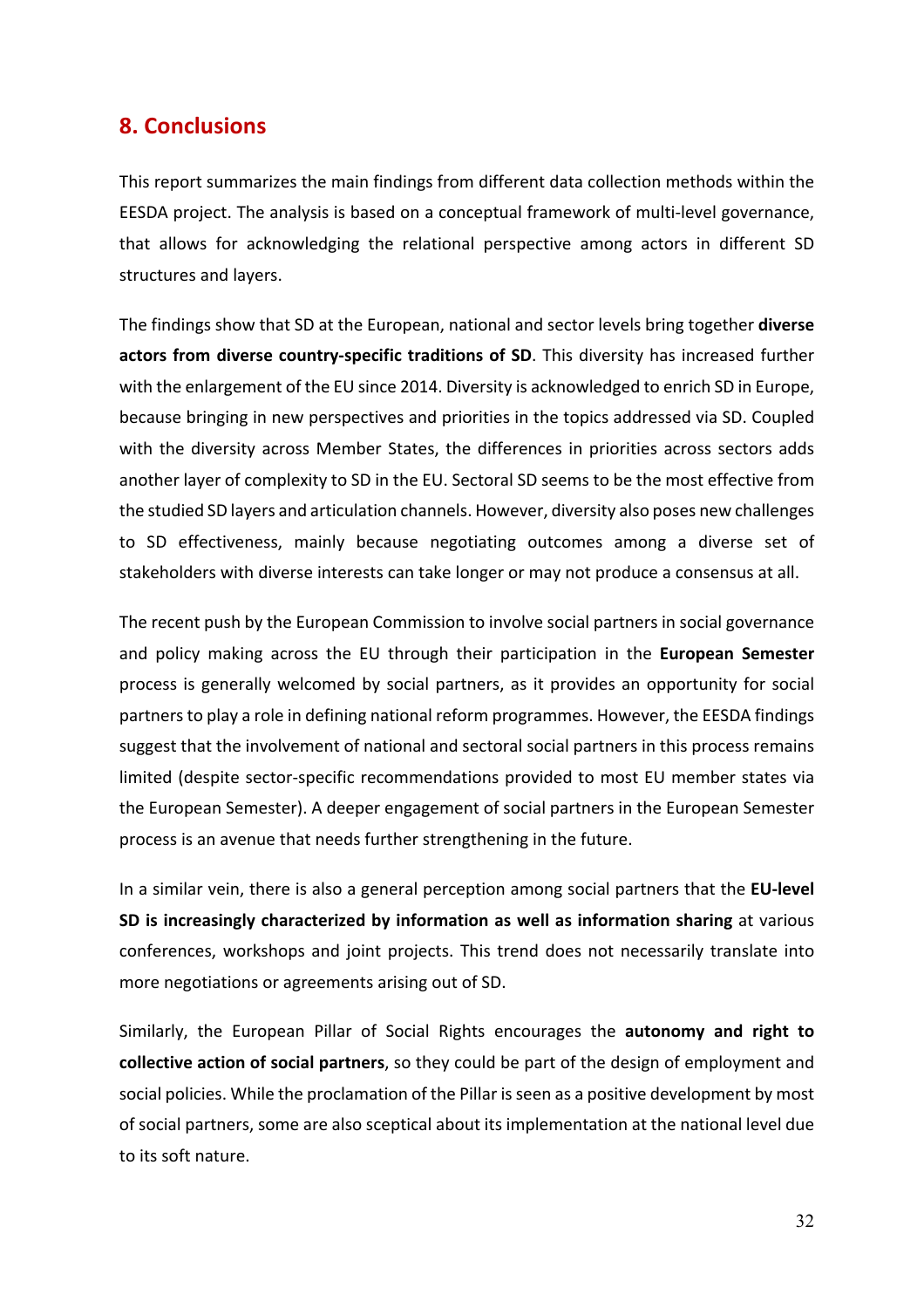There is also a request by national social partners to European-level social partners for them to pay more attention to the procedures of articulating the outcomes of EU-level SD in the **EU** member states. Facilitation of more intensive dialogue between EU-level social partners and the EC to identify common priorities and challenges to be addressed by social dialogue at all levels is also welcome.

Last but not least, the need for capacity building of national and sectoral social partners, in particular, strengthening their own organizational resources regardless of political support, is another key finding in the EESDA project. National social partners from some Member States do not have the capacity to actively follow and participate in EU-level SD structures due to lack of staff, financial resources and time. Language barriers also exist. Therefore, capacity building seems to be one of the key aspects to develop to make European SD more effective in the future and thus support the EU's fundamental principle to facilitate (bipartite) dialogue between the social partners to face the current challenges in European labour markets.

### **Bibliography**

- Akgüç, M., Martišková, M., Szüdi, G. and Nordlund, C. (2019). Stakeholders' views on and experiences with the articulation of social dialogue and its effectiveness. Brussels: CEPS.
- Bechter, B. et al. (2018) Social Partner Engagement and Effectiveness in European Dialogue. *Final report of the SPEEED Project* (Project No. VS/2016/0092), available at: http://www.speeed.uk/publications/
- Curry, D. (2016). The question of EU legitimacy in the Social OMC peer review process. *Journal of European Social Policy*, 26(2), 168-182.
- Euractiv (2019) Schmit to unveil EU minimum wage proposal in January, available at: https://www.euractiv.com/section/economy-jobs/news/schmit-to-unveil-euminimum-wage-proposal-injanuary/?fbclid=IwAR2juATO\_3l2Oy3SGGcMvujIbD3y1xlcCTDzlzuGOxs6uvyk2CisqT6 DV2g [accessed December 17, 2019].
- Eurofound (2020) Representativeness of European social partner organizations: the hospital sector (forthcoming).
- Eurofound (2018), *Involvement of the national social partners in the European Semester* 2017: Social dialogue practices. Luxembourg: Publications Office of the European Union.